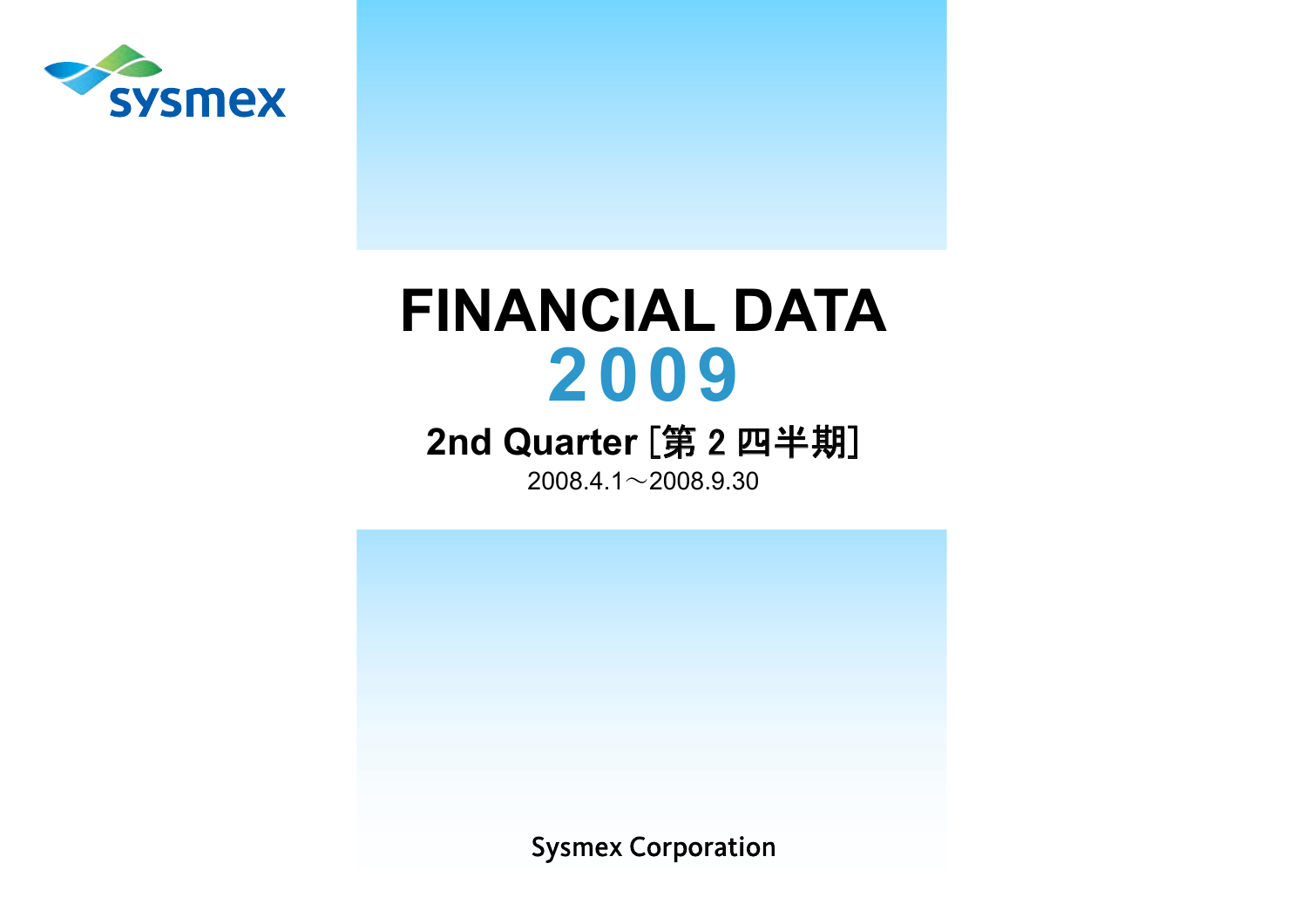#### **CONTENTS**

| <連結データ>           | $\leq$ Consolidated Data $>$                                                                                                          |    |
|-------------------|---------------------------------------------------------------------------------------------------------------------------------------|----|
| 連結決算概要            | <b>Financial Summary (Consolidated)</b>                                                                                               |    |
| 連結貸借対照表           | <b>Consolidated Balance Sheets</b>                                                                                                    | 2  |
| 連結損益計算書           | <b>Consolidated Income Statement</b>                                                                                                  | 4  |
| 連結キャッシュフロー計算書     | <b>Consolidated Cash Flow Statement</b>                                                                                               | 5  |
| 収益の状況             | <b>Sales and Profit</b>                                                                                                               | 6  |
| 資産および負債・純資産の状況    | Assets, Liabilities and Net Assets                                                                                                    | 7  |
| 設備投資の状況           | <b>Capital Expenditure</b>                                                                                                            | 8  |
| 地域別・事業別・品目別売上高    | Net Sales by Destination, Business and Product type                                                                                   | 9  |
| 地域別・事業別売上高        | Net Sales by Destination (Net Sales to customers in the Region) and Business                                                          | 10 |
| 所在地別売上高および営業利益の状況 | Net Sales and Operating Income (Loss) by Geographical Region<br>(Net Sales and Operating Income (Loss) of subsidiaries in the Region) | 14 |

| <単独データ>  | $\le$ Non-Consolidated Data $>$    |    |
|----------|------------------------------------|----|
| 主要単独財務指標 | Non-Consolidated Financial Summary | 16 |

| <関連データ>      | $\leq$ Associated Data $>$                      |    |  |  |  |  |
|--------------|-------------------------------------------------|----|--|--|--|--|
| 株式情報         | <b>Stock Information</b>                        | 17 |  |  |  |  |
| 一株当たり指標      | <b>Per Share Data</b>                           | 18 |  |  |  |  |
| 会社概要         | <b>Corporate Data</b>                           | 20 |  |  |  |  |
| 連結子会社および関連会社 | <b>Consolidated Subsidiaries and Affiliates</b> | 21 |  |  |  |  |

- 2009年3月期第1四半期の連結決算よりシスメックス・ビオメリュー株式会社の業績 が反映されています。
- At the beginning of 1st quarter of fiscal year ended March 31, 2009, the consolidated figures include the results of SYSMEX bioMerieux Co., Ltd.
- 2007年3月期通期の連結決算よりシスメックスデジタナの業績が反映されています。
- The consolidated figures for fiscal year ended March 31, 2007 include the results of the annual period of SYSMEX DIGITANA AG.
- 2006年3月期の第1四半期より、一部を除く連結子会社の決算期を親会社に統一して います。
- At the beginning of 1st quarter of fiscal year ended March 31, 2006, closing date of most consolidated subsidiaries was changed to be aligned with Sysmex Corporation.
- 2005年11月18日付で1株を2株に株式分割を実施しました。
- The shares of shareholders was split two for one on November 18, 2005.

#### 本資料のうち、業績見通し等に記載されている各数値は、現在入手可能な情報に よる判断および仮定に基づき算出しており、判断や仮定に内在する不確定性およ び今後の事業運営や内外の状況変化により、実際の業績等が見通しの数値と大きく異なる可能性があります。

#### Forward-looking Statements

This material contains forward-looking statements about Sysmex Corporation and its group companies (the Sysmex Group). These forward-looking statements are based on current judgments and assumptions of the Sysmex Group in light of the information currently available to it, and involve known and unknown risks, uncertainties and other factors, including but not limited to: global economic conditions, competitive situations and changes in exchange rates. Such risks, uncertainties and other factors may cause our actual results, performance, achievements or financial position to be materially different from any future results, performance, achievements or financial position expressed or implied by these forward-looking statements.

目次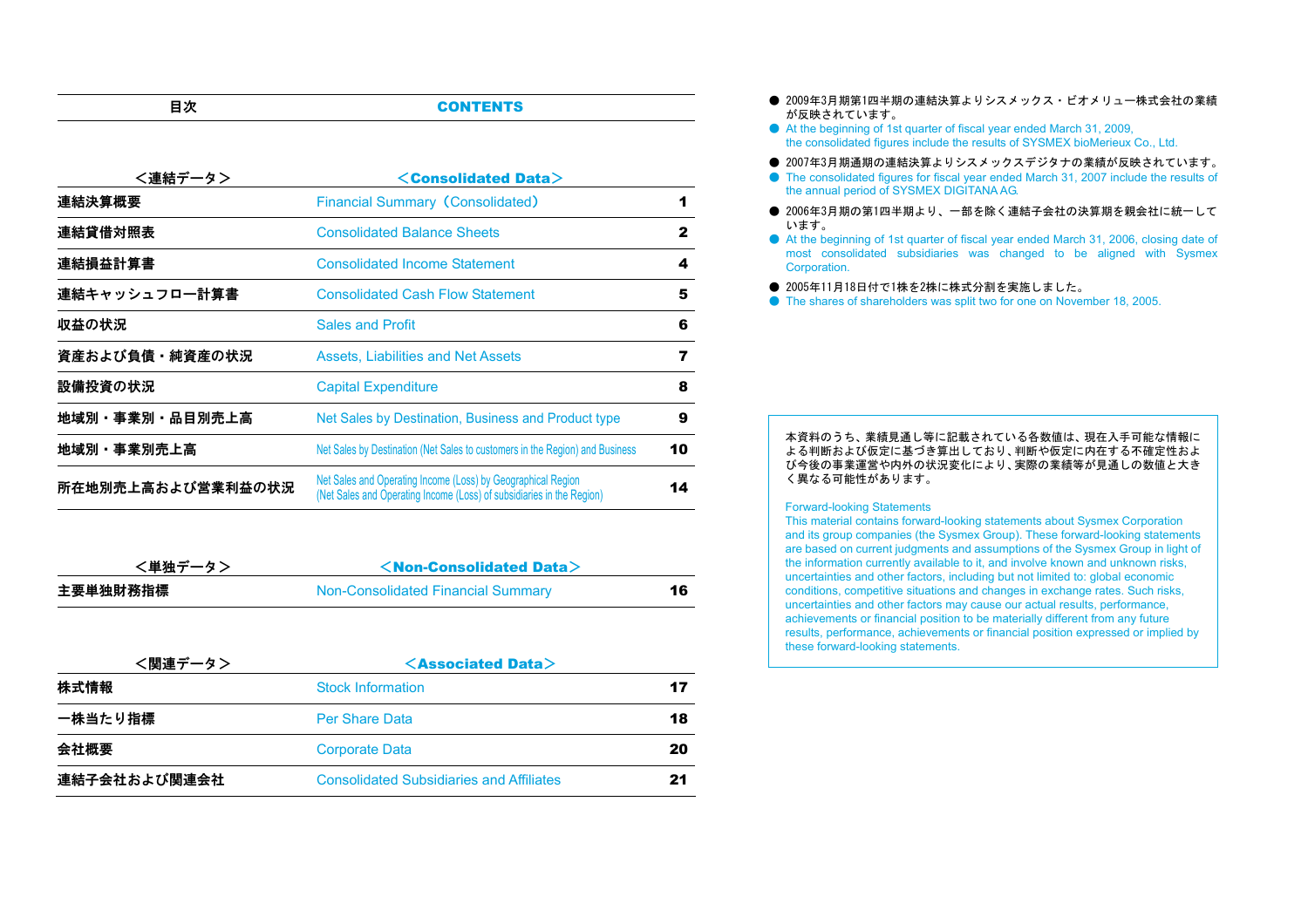## 連結データ *Consolidated Data*

## 連結決算概要[第2四半期累計]

## *Financial Summary(Consolidated) [Half Year]*

| 項目 Item          |                                           |       | 決算期 Fiscal Tern       |                   | 2005.3 Н.Ү. 2006.3 Н.Ү. 2007.3 Н.Ү. 2008.3 Н.Ү. 2009.3 Н.Ү.         |                   |                         |                   | 2009.3 通期予想<br>(Forecast) |
|------------------|-------------------------------------------|-------|-----------------------|-------------------|---------------------------------------------------------------------|-------------------|-------------------------|-------------------|---------------------------|
| 売上高              | <b>Net Sales</b>                          | (百万円) | $(*$ million)         | 36,297            | 41,606                                                              | 47,495            | 52,969                  | 56,497            | 114,000                   |
| 連単倍率             | Consolidated / Non-consolidated           |       |                       | 1.45              | 1.54                                                                | 1.62              | 1.75                    | 1.66              |                           |
| 営業利益             | <b>Operating Income</b>                   | (百万円) | $(*$ million)         | 4,312             | 4,971                                                               | 6,133             | 6,459                   | 6,927             | 14,000                    |
| 連単倍率             | Consolidated / Non-consolidated           |       |                       | 1.78              | 2.00                                                                | 2.31              | 1.85                    | 1.97              |                           |
| 経常利益             | Ordinary Income                           | (百万円) | $(*$ million)         | 5,285             | 5,473                                                               | 6,544             | 6,920                   | 6,794             | 12,800                    |
| 連単倍率             | Consolidated / Non-consolidated           |       |                       | 1.27              | 1.37                                                                | 1.50              | 1.24                    | 1.18              |                           |
| 当期純利益            | Net Income                                | (百万円) | $(*$ million)         | 3,043             | 3,654                                                               | 4,150             | 4,755                   | 3,526             | 7,200                     |
| 連単倍率             | Consolidated / Non-consolidated           |       |                       | 1.16              | 1.25                                                                | 1.35              | 1.33                    | 1.05              |                           |
| 1株当たり当期純利益       | Net Income per Share                      | (H)   | $(\cfrac{\gamma}{2})$ | 121.89            | 146.41                                                              | 83.00             | 93.28                   | 68.98             |                           |
| 自己資本当期純利益率       | Return on Equity [ROE]                    | (96)  |                       |                   |                                                                     |                   |                         |                   |                           |
| 売上総利益率           | <b>Gross Profit per Net Sales</b>         | (96)  |                       | 58.1              | 58.1                                                                | 58.5              | 59.1                    | 63.5              | 62.9                      |
| 売上高経常利益率         | <b>Ordinary Income per Net Sales</b>      | (96)  |                       | 14.6              | 13.2                                                                | 13.8              | 13.1                    | 12.0              | 11.2                      |
| 売上高当期純利益率        | Net Income per Net Sales                  | (96)  |                       | 8.4               | 8.8                                                                 | 8.7               | 9.0                     | 6.2               | 6.3                       |
| 営業活動によるキャッシュ・フロー | Net Cash Provided by Operating Activities | (百万円) | $(*$ million)         | 4,359             | 4,220                                                               | 4,273             | 5,673                   | 8,182             |                           |
| 投資活動によるキャッシュ・フロー | Net Cash Used in Investing Activities     | (百万円) | $(*$ million)         | $\triangle$ 3,682 | $\triangle$ 1,683                                                   | $\triangle$ 3,536 | $\Delta$ 5,123          | $\triangle$ 7,615 |                           |
| 財務活動によるキャッシュ・フロー | Net Cash Used in Financing Activities     | (百万円) | $(*$ million)         | $\Delta$ 572      | $\Delta$ 631                                                        | 430               | $\triangle$ 905         | 3,773             |                           |
| 現金及び現金同等物の期末残高   | Cash and Cash Equivalents, End of Year    | (百万円) | $(*$ million)         | 13,813            | 11,940                                                              | 10,710            | 12,412                  | 13,913            |                           |
| 項目 Item          |                                           |       | 決算期 Fiscal Terr       |                   | 2005.3 Н.Ү.   2006.3 Н.Ү.   2007.3 Н.Ү.   2008.3 Н.Ү.   2009.3 Н.Ү. |                   |                         |                   | 増減<br>(Variance)          |
| 資本金              | <b>Capital Stock</b>                      | (百万円) | $(*$ million)         | 7,954             | 7,954                                                               | 8,285             | 8,583                   | 8,668             | 85                        |
| 自己株控除後期末株式数      | <b>Number of Shares Outstanding</b>       | (千株)  | (thousand shares)     | 24,968.4          | 24,959.1                                                            | 50,308.3          | 51,028.7                | 51,126.2          | 97.5                      |
| 純資産 ※            | Net Assets $\mathbb{X}$                   | (百万円) | $(*$ million)         | 53,405            | 58,689                                                              | 67,520            | 76,906                  | 78,980            | 2,074                     |
| 総資産              | <b>Total Assets</b>                       | (百万円) | $(*$ million)         | 77,665            | 81,454                                                              | 93,371            | 106,725                 | 121,866           | 15,141                    |
| 自己資本比率 ※         | Equity Ratio $\mathbb{X}$                 | (96)  |                       | 68.8              | 72.1                                                                | 71.3              | 71.9                    | 64.4              | $\triangle$ 7.5           |
| 1株当たり純資産 ※       | Net Assets per Share $\mathbb{X}$         | (H)   | $(\yen)$              | 2,138.91          | 2,351.43                                                            | 1,342.14          | 1,503.29 <mark> </mark> | 1,534.54          | 31.25                     |

※過年度の数値については、従来の「株主資本」を「純資産」の欄に、「株主資本比率」を「自己資本比率」の欄に、「1株当たり株主資本」を「1株当たり純資産」の欄に記載しております。

With regards to the figures for previous period, the original "Shareholders' Equity" is described in the "Net Assets" column, the original "Shareholders' Equity Ratio" in the "Equity Ratio" column and the original "Shareho

## 換算レート

**Average Exchange Rates in the Periods** 

| 3月31日に終了する各年度<br>Years ended March 31 |      |     | 2004.3 | 2005.3 | 2006.3 | 2007.3 | 2008.3 | 2009.3 通期予想<br>(Forecast) |
|---------------------------------------|------|-----|--------|--------|--------|--------|--------|---------------------------|
| <b>USドル</b>                           | USD  | (円) | 116.0  | 108.2  | 113.3  | 117.0  | 114.3  | 100.6                     |
| ユーロ                                   | EURC | ίĦ  | 131.0  | 134.5  | 137.9  | 150.1  | 161.5  | 141.3                     |

●通期予想は、2008年10月に公表(修正)したものです。

●Business forecast was announced(revised) on October 2008.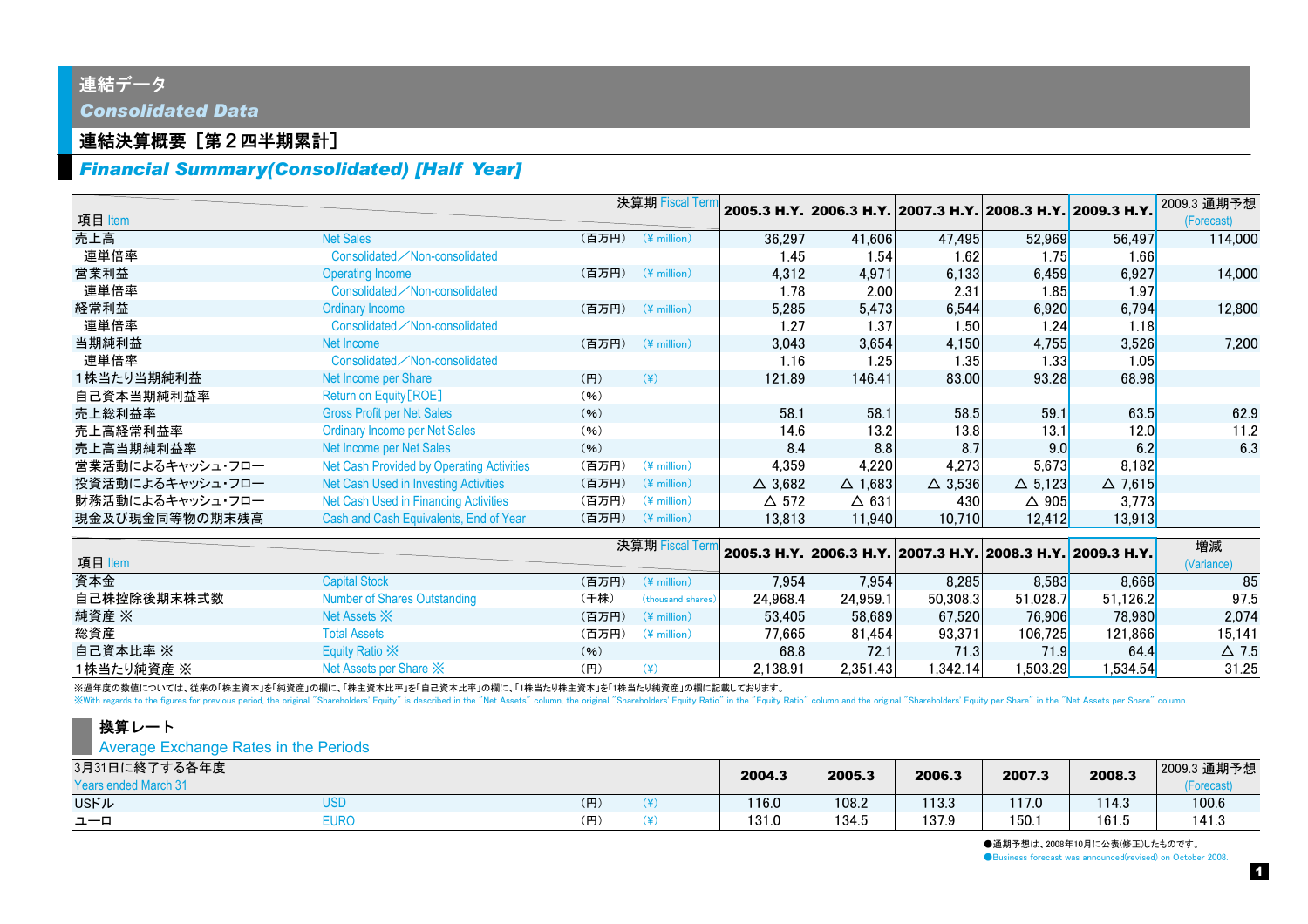## 連結貸借対照表 [第2四半期累計]

## *Consolidated Balance Sheets [Half Year]*

## 資産の部

Assets Section

|           | 決算期 Fiscal Term                        | 2005.3 H.Y. |               | 2006.3 H.Y.     |       | 2007.3 H.Y.     |       | 2008.3 H.Y.     |       | 2009.3 H.Y.     |       | 増減              |
|-----------|----------------------------------------|-------------|---------------|-----------------|-------|-----------------|-------|-----------------|-------|-----------------|-------|-----------------|
| 項目 Item   |                                        |             | $\frac{9}{6}$ |                 | %     |                 | %     |                 | $\%$  |                 | %     | (Variance)      |
| 流動資産      | <b>Current Assets</b>                  | 50,921      | 65.6          | 53.506          | 65.7  | 59.941          | 64.2  | 67,725          | 63.5  | 70,410          | 57.8  | 2.685           |
| 現金及び預金    | <b>Cash and Cash Equivalents</b>       |             |               | 11.500          | 14.1  | 10.876          | 11.6  | 12.512          | 11.7  | 13,952          | 11.4  | 1,440           |
| 受取手形及び売掛金 | <b>Trade Notes and Trade Accounts</b>  |             |               | 23,083          | 28.3  | 28,220          | 30.2  | 30,300          | 28.4  | 29,534          | 24.2  | $\Delta$ 766    |
| 有価証券      | <b>Marketable Securities</b>           |             |               | 543             | 0.7   | 19              | 0.0   | 41              | 0.0   | 99              | 0.1   | 58              |
| 棚卸資産      | <b>Inventories</b>                     |             |               | 14.993          | 18.4  | 16.549          | 17.7  | 18.786          | 17.6  | 18,890          | 15.5  | 104             |
| 繰延税金資産    | <b>Deferred Tax Assets</b>             |             |               | 2.213           | 2.7   | 3.029           | 3.2   | 4.889           | 4.6   | 5,536           | 4.5   | 647             |
| 前払費用      | <b>Prepaid Expenses</b>                |             |               | 654             | 0.8   | 767             | 0.8   | 839             | 0.8   | 943             | 0.8   | 104             |
| 短期貸付金     | <b>Short-term Loans Receivable</b>     |             |               |                 | 0.0   |                 | 0.0   |                 | 0.0   |                 |       | $\triangle$ 2   |
| その他の流動資産  | <b>Other Current Assets</b>            |             |               | 819             | 1.0   | 907             | 1.0   | 867             | 0.8   | 1,935           | 1.6   | 1,068           |
| 貸倒引当金     | <b>Allowance for Doubtful Accounts</b> |             |               | $\triangle$ 305 |       | $\triangle$ 430 |       | $\triangle$ 514 |       | $\triangle$ 481 |       | 33              |
| 固定資産      | <b>Fixed Assets</b>                    | 26,743      | 34.4          | 27,947          | 34.3  | 33,429          | 35.8  | 39,000          | 36.5  | 51,456          | 42.2  | 12,456          |
| 有形固定資産    | <b>Property, Plant and Equipment</b>   | 17,885      | 23.0          | 17.860          | 21.9  | 22,485          | 24.1  | 25,305          | 23.7  | 38,588          | 31.7  | 13,283          |
| 建物及び構築物   | <b>Buildings and Structures</b>        |             |               | 6.999           | 8.6   | 7,752           | 8.3   | 9.586           | 9.0   | 15,426          | 12.7  | 5,840           |
| 機械装置及び運搬具 | <b>Machinery and Equipment</b>         |             |               | 1,655           | 2.0   | 1,722           | 1.8   | 2.440           | 2.3   | 4,090           | 3.4   | 1,650           |
| 工具器具及び備品  | <b>Furniture and Fixtures</b>          |             |               | 3,119           | 3.8   | 3,704           | 4.0   | 4.161           | 3.9   | 4,360           | 3.6   | 199             |
| 土地        | Land                                   |             |               | 5.932           | 7.3   | 7.741           | 8.3   | 7.885           | 7.4   | 7,901           | 6.5   | 16              |
| リース資産     | <b>Lease Assets</b>                    |             |               |                 |       |                 |       |                 |       | 5,048           | 4.1   |                 |
| 建設仮勘定     | <b>Construction in Progress</b>        |             |               | 153             | 0.2   | 1,563           | 1.7   | 1,232           | 1.2   | 1,760           | 1.4   | 528             |
| 無形固定資産    | <b>Intangible Fixed Assets</b>         | 2,689       | 3.5           | 3.044           | 3.7   | 3,505           | 3.8   | 5,367           | 5.0   | 5,611           | 4.6   | 244             |
| 投資その他の資産  | <b>Investments and Other Assets</b>    | 6.169       | 7.9           | 7.042           | 8.6   | 7.438           | 8.0   | 8.326           | 7.8   | 7,256           | 6.0   | $\Delta$ 1,070  |
| 投資有価証券    | <b>Investment Securities</b>           |             |               | 2,940           | 3.6   | 3,516           | 3.8   | 3,534           | 3.3   | 2,832           | 2.3   | $\triangle$ 702 |
| 長期貸付金     | <b>Long-term Loans Receivable</b>      |             |               |                 | 0.0   |                 | 0.0   |                 | 0.0   | 29              | 0.0   | 24              |
| 長期前払費用    | <b>Long-term Prepaid Expenses</b>      |             |               | 117             | 0.1   | 143             | 0.2   | 166             | 0.2   | 147             | 0.1   | $\Delta$ 19     |
| 投資不動産     | <b>Investments in Real Estates</b>     |             |               | 2,402           | 2.9   | 2.145           | 2.3   | 2,125           | 2.0   | 2.114           | 1.7   | $\Delta$ 11     |
| 前払年金費用    | <b>Prepaid Pension Expenses</b>        |             |               |                 |       |                 |       | 537             | 0.5   |                 |       |                 |
| その他の投資    | <b>Other Investments</b>               |             |               | 1,408           | 1.7   | 1,493           | 1.6   | 1,576           | 1.5   | 1,568           | 1.3   | $\triangle$ 8   |
| 繰延税金資産    | <b>Deferred Tax Assets</b>             |             |               | 198             | 0.2   | 141             | 0.2   | 383             | 0.4   | 567             | 0.5   | 184             |
| 貸倒引当金     | <b>Allowance for Doubtful Accounts</b> |             |               | $\triangle$ 29  |       | $\triangle$ 3   |       | $\triangle$ 3   |       | $\triangle$ 3   |       | 0               |
| 繰延資産      | <b>Deferred Assets</b>                 |             |               |                 |       |                 |       |                 |       |                 |       |                 |
| 社債発行費     | <b>Bond Issue Cost</b>                 |             |               |                 |       |                 |       |                 |       |                 |       |                 |
| 資産合計      | <b>Total Assets</b>                    | 77.665      | 100.0         | 81.454          | 100.0 | 93.371          | 100.0 | 106.725         | 100.0 | 121.866         | 100.0 | 15.141          |

2

(百万円) (構成比:%) (\ million) (Ratio:%)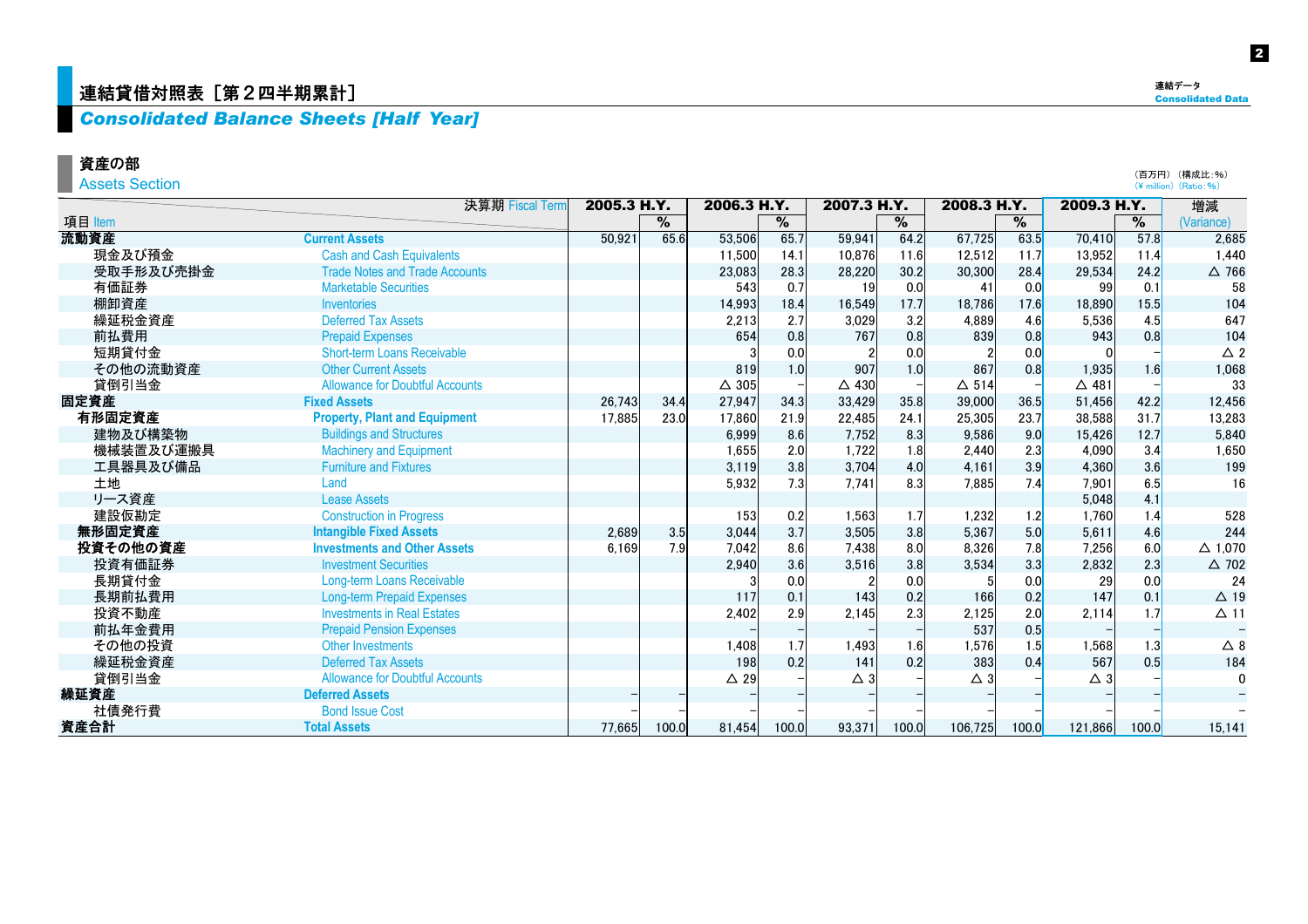## 負債・純資産の部

Liabilities and Net Assets

| (百万円) | (構成比:%)                                 |
|-------|-----------------------------------------|
|       | $(\frac{4}{5})$ million $(\frac{4}{5})$ |

|                | 決算期 Fiscal Term                                                          | 2005.3 H.Y.    |                          | 2006.3 H.Y.     |               | 2007.3 H.Y.  |                          | 2008.3 H.Y.  |               | 2009.3 H.Y.     |        | 増減                |
|----------------|--------------------------------------------------------------------------|----------------|--------------------------|-----------------|---------------|--------------|--------------------------|--------------|---------------|-----------------|--------|-------------------|
| 項目 Item        |                                                                          |                | $\overline{\frac{9}{6}}$ |                 | $\frac{9}{6}$ |              | $\overline{\frac{9}{6}}$ |              | $\frac{9}{6}$ |                 | %      | (Variance)        |
| 流動負債           | <b>Current Liabilities</b>                                               | 20,881         | 26.9                     | 19,197          | 23.6          | 22,954       | 24.6                     | 26,126       | 24.5          | 35,596          | 29.2   | 9,470             |
| 支払手形及び買掛金      | <b>Trade Notes and Trade Accounts</b>                                    |                |                          | 8,905           | 10.9          | 9,434        | 10.1                     | 10,737       | 10.1          | 10,593          | 8.7    | $\triangle$ 144   |
| 短期借入金          | <b>Short-term Bank Loans</b>                                             |                |                          | 209             | 0.3           | 621          | 0.7                      | 66           | 0.1           | 6,812           | 5.6    | 6,746             |
| 未払法人税等         | <b>Income Taxes Payable</b>                                              |                |                          | 1,669           | 2.0           | 2,748        | 2.9                      | 3,130        | 2.9           | 2,390           | 2.0    | $\triangle$ 740   |
| 繰延税金負債         | <b>Deferred Tax Liabilities</b>                                          |                |                          |                 |               |              | 0.0                      |              | 0.0           |                 | 0.0    | $\triangle$ 4     |
| 未払費用           | <b>Accrued Expenses</b>                                                  |                |                          | 1,985           | 2.4           | 2,446        | 2.6                      | 3,271        | 3.1           | 3,554           | 2.9    | 283               |
| 賞与引当金          | <b>Reserve for Bonuses</b>                                               |                |                          | 1,848           | 2.3           | 2,182        | 2.3                      | 2,470        | 2.3           | 2,645           | 2.2    | 175               |
| 役員賞与引当金        | <b>Reserve for Directors' Bonuses</b>                                    |                |                          |                 |               | 74           | 0.1                      | 101          | 0.1           | 104             | 0.1    |                   |
| 製品保証引当金        | <b>Reserve for Product Warranties</b>                                    |                |                          | 247             | 0.3           | 455          | 0.5                      | 579          | 0.5           | 288             | 0.2    | $\triangle$ 291   |
| その他の流動負債       | <b>Other Current Liabilities</b>                                         |                |                          | 4,332           | 5.3           | 4,988        | 5.3                      | 5,761        | 5.4           | 9,203           | 7.6    | 3,442             |
| 固定負債           | <b>Long-term Liabilities</b>                                             | 2,564          | 3.3                      | 2,738           | 3.4           | 2,896        | 3.1                      | 3,692        | 3.5           | 7,290           | 6.0    | 3,598             |
| 長期借入金          | Long-term Debt                                                           |                |                          | 13              | 0.0           | 111          | 0.1                      | 47           | 0.0           | $\mathbf 0$     |        | $\triangle$ 47    |
| 繰延税金負債         | <b>Deferred Tax Liabilities</b>                                          |                |                          | 803             | 1.0           | 954          | 1.0                      | 1,847        | 1.7           | 669             | 0.5    | $\triangle$ 1.178 |
| 退職給付引当金        | <b>Liability for Retirement Benefits</b>                                 |                |                          | 494             | 0.6           | 182          | 0.2                      | 216          | 0.2           | 417             | 0.3    | 201               |
| 役員退職慰労引当金      | <b>Liability for Directors' Retirement Benefits</b>                      |                |                          | 282             | 0.3           | 264          | 0.3                      | 247          | 0.2           | 233             | 0.2    | $\triangle$ 14    |
| その他            | Other Long-term Liabilities                                              |                |                          | 1,144           | 1.4           | 1,383        | 1.5                      | 1,333        | 1.2           | 5,969           | 4.9    | 4.636             |
| 負債合計           | <b>Total Liabilities</b>                                                 | 23,446         | 30.2                     | 21,935          | 26.9          | 25,850       | 27.7                     | 29,818       | 27.9          | 42,886          | 35.2   | 13,068            |
| 少数株主持分         | <b>Minority Interests</b>                                                | 814            | 1.0                      | 828             | 1.0           |              |                          |              |               |                 |        |                   |
| 資本金            | <b>Capital Stock</b>                                                     | 7,954          | 10.2                     | 7,954           | 9.8           |              |                          |              |               |                 |        |                   |
| 資本剰余金          | <b>Capital Surplus</b>                                                   | 11,181         | 14.4                     | 11,182          | 13.7          |              |                          |              |               |                 |        |                   |
| 利益剰余金          | <b>Earned Surplus</b>                                                    | 33,737         | 43.4                     | 38,281          | 47.0          |              |                          |              |               |                 |        |                   |
| その他有価証券評価差額金   | Unrealized Gain on Avaibable-for-Sale Securities                         | 460            | 0.6                      | 915             | 1.1           |              |                          |              |               |                 |        |                   |
| 為替換算調整勘定       | <b>Foreign Currency Translation Adjustments</b>                          | 161            | 0.2                      | 498             | 0.6           |              |                          |              |               |                 |        |                   |
| 自己株式           | <b>Treasury Stock</b>                                                    | $\triangle$ 90 |                          | $\triangle$ 143 |               |              |                          |              |               |                 |        |                   |
| 資本合計           | <b>Total Shareholders' Equity</b>                                        | 53,405         | 68.8                     | 58,689          | 72.1          |              |                          |              |               |                 |        |                   |
| 負債·少数株主持分·資本合計 | <b>Total Liabilities, Minority Interests</b><br>and Shareholders' Equity | 77,665         | 100.0                    | 81,454          | 100.0         |              |                          |              |               |                 |        |                   |
| 株主資本           | <b>Owners' Equity</b>                                                    |                |                          |                 |               | 64,384       | 69.0                     | 74,309       | 69.6          | 77,941          | 64.0   | 3,632             |
| 資本金            | <b>Capital Stock</b>                                                     |                |                          |                 |               | 8,285        | 8.9                      | 8,583        | 8.0           | 8,668           | 7.1    | 85                |
| 資本剰余金          | <b>Capital Surplus</b>                                                   |                |                          |                 |               | 11,515       | 12.3                     | 13,520       | 12.7          | 13,606          | $11.2$ | 86                |
| 利益剰余金          | <b>Earned Surplus</b>                                                    |                |                          |                 |               | 44,741       | 47.9                     | 52,381       | 49.1          | 55,860          | 45.8   | 3,479             |
| 自己株式           | <b>Treasury Stock</b>                                                    |                |                          |                 |               | $\Delta$ 158 |                          | $\Delta$ 176 |               | $\triangle$ 194 |        | $\Delta$ 18       |
| 評価·換算差額等       | <b>Valuation and Translation Adjustments</b>                             |                |                          |                 |               | 2,152        | 2.3                      | 2,402        | 2.3           | 513             | 0.4    | $\triangle$ 1.889 |
| その他有価証券評価差額金   | Unrealized Gain on Avaibable-for-Sale Securities                         |                |                          |                 |               | 951          | 1.0                      | 567          | 0.5           | 369             | 0.3    | $\triangle$ 198   |
| 為替換算調整勘定       | <b>Foreign Currency Translation Adjustments</b>                          |                |                          |                 |               | 1,200        | 1.3                      | 1,834        | 1.7           | 144             | 0.1    | $\triangle$ 1,690 |
| 新株予約権          | <b>Subscription Rights to Shares</b>                                     |                |                          |                 |               |              |                          | 59           | 0.1           | 413             | 0.3    | 354               |
| 少数株主持分         | <b>Minority Interests</b>                                                |                |                          |                 |               | 983          | 1.1                      | 135          | 0.1           | 110             | 0.1    | $\triangle$ 25    |
| 純資産合計          | <b>Total Net Assets</b>                                                  |                |                          |                 |               | 67,520       | 72.3                     | 76,906       | 72.1          | 78,980          | 64.8   | 2,074             |
| 負債·純資産合計       | <b>Total Liabilities and Total Net Assets</b>                            |                |                          |                 |               | 93,371       | 100.0                    | 106,725      | 100.0         | 121,866         | 100.0  | 15,141            |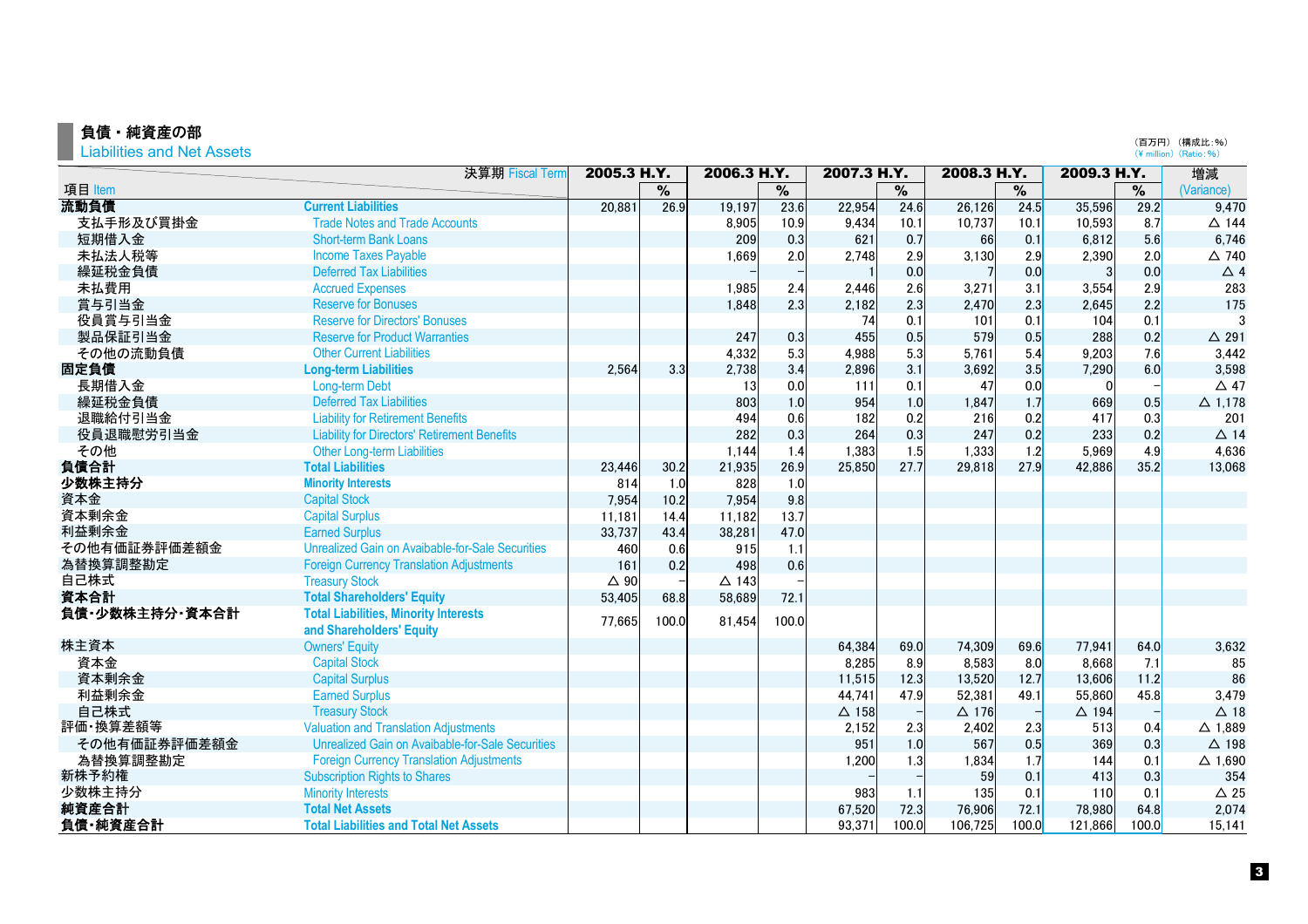## **直結損益計算書[第2四半期累計]**

## *Consolidated Income Statement [Half Year]*

**Consolidated Data** 

連結データ

(百万円) (構成比:%)<br>(¥ million) (Ratio:%)

|              | 決算期 Fiscal Term                                        | 2005.3 H.Y.     |       | 2006.3 H.Y.     |       | 2007.3 H.Y.     |       | 2008.3 H.Y.  |       | 2009.3 H.Y.    |       |
|--------------|--------------------------------------------------------|-----------------|-------|-----------------|-------|-----------------|-------|--------------|-------|----------------|-------|
| 項目 Item      |                                                        |                 | %     |                 | $\%$  |                 | $\%$  |              | $\%$  |                | %     |
| 売上高          | <b>Net Sales</b>                                       | 36.297          | 100.0 | 41,606          | 100.0 | 47,495          | 100.0 | 52.969       | 100.0 | 56,497         | 100.0 |
| 売上原価         | <b>Cost of Sales</b>                                   | 15,210          | 41.9  | 17,425          | 41.9  | 19,725          | 41.5  | 21,642       | 40.9  | 20,617         | 36.5  |
| 売上総利益        | <b>Gross Profit</b>                                    | 21,086          | 58.1  | 24,181          | 58.1  | 27,770          | 58.5  | 31,327       | 59.1  | 35,879         | 63.5  |
| 販売費及び一般管理費   | Selling, General and Administrative                    | 16.773          | 46.2  | 19,209          | 46.2  | 21,637          | 45.6  | 24.867       | 46.9  | 28,952         | 51.2  |
| 営業利益         | <b>Operating Income</b>                                | 4.312           | 11.9  | 4,971           | 11.9  | 6,133           | 12.9  | 6,459        | 12.2  | 6,927          | 12.3  |
| 営業外収益        | <b>Non-Operating Income</b>                            | 1,127           | 3.1   | 667             | 1.6   | 602             | 1.3   | 595          | 1.1   | 425            | 0.8   |
| 受取利息及び配当金    | <b>Interest and Dividend Income</b>                    | 43              |       | 48              |       | 62              |       | 115          |       | 91             |       |
| 受取ロイヤルティ     | <b>Royalty</b>                                         | 18              |       | 25              |       | 24              |       | 18           |       | 20             |       |
| 投資不動産収入      | <b>Income on Invested Real Estates</b>                 | 266             |       | 198             |       | 197             |       | 193          |       | 194            |       |
| 持分法による投資利益   | Equity in earnings of investees                        |                 |       |                 |       | 12              |       | 29           |       |                |       |
| 為替差益         | Foreign Exchange Gain                                  | 729             |       | 309             |       | 231             |       | 138          |       |                |       |
| その他の営業外収益    | <b>Other Non-Operating Income</b>                      | 63              |       | 75              |       | 75              |       | 100          |       | 119            |       |
| 営業外費用        | <b>Non-Operating Expenses</b>                          | 154             | 0.4   | 166             | 0.4   | 192             | 0.4   | 134          | 0.3   | 558            | 1.0   |
| 支払利息及び割引料    | <b>Interest Expenses</b>                               | 20              |       |                 |       | 11              |       | 12           |       | 213            |       |
| 営業権償却        | <b>Amortization of Good Will</b>                       | 35              |       | $\overline{3}$  |       |                 |       |              |       |                |       |
| 売上割引         | Cash discount                                          | 18              |       | 17              |       | 14              |       | 14           |       |                |       |
| 投資不動産維持費     | <b>Upkeep of invested Real Estates</b>                 | 66              |       | 105             |       | 83              |       | 76           |       | 79             |       |
| 為替差損         | <b>Foreign Exchange Loss</b>                           |                 |       |                 |       |                 |       |              |       | 207            |       |
| その他の営業外費用    | <b>Other Non-Operating Expenses</b>                    | 13              |       | 31              |       | 81              |       | 31           |       | 57             |       |
| 経常利益         | <b>Ordinary Income</b>                                 | 5,285           | 14.6  | 5,473           | 13.2  | 6,544           | 13.8  | 6,920        | 13.1  | 6,794          | 12.0  |
| 特別利益         | <b>Extraordinary Income</b>                            |                 | 0.0   | 24              | 0.1   | 27              | 0.1   |              | 0.0   | 34             | 0.1   |
| 投資有価証券売却益    | <b>Gain on Sales of Investment Securities</b>          |                 |       |                 |       |                 |       |              |       |                |       |
| 固定資産売却益      | Gains on sale of fixed assets                          |                 |       |                 |       |                 |       |              |       | 17             |       |
| 貸倒引当金戻入益     | Gain on Transfer from Allowance for Bad Debts          |                 |       | <b>20</b>       |       | 21              |       |              |       | 17             |       |
| 役員退職慰労引当金戻入益 | Reversal of reserve for directors' retirement benefits |                 |       |                 |       |                 |       |              |       |                |       |
| 持分変動による利益    | Investment income from change of equity                |                 |       |                 |       |                 |       |              |       |                |       |
| その他          | <b>Other Extraordinary Income</b>                      |                 |       |                 |       |                 |       |              |       |                |       |
| 特別損失         | <b>Extraordinary Expenses</b>                          | 242             | 0.7   | 71              | 0.2   | 29              | 0.1   | 86           | 0.2   | 1,213          | 2.1   |
| 有価証券等評価損     | <b>Write-down of Investment Securities</b>             | 149             |       |                 |       |                 |       | 52           |       | 562            |       |
| 固定資産除売却損     | Loss on Disposal of Property, Plant and Equipment      | 37              |       | 71              |       | 29              |       | 25           |       | 308            |       |
| その他          | <b>Other Extraordinary Expenses</b>                    | 55              |       |                 |       |                 |       |              |       | 342            |       |
| 税金等調整前当期純利益  | Income before Income Taxes and Minority Interests      | 5,047           | 13.9  | 5,426           | 13.0  | 6,542           | 13.8  | 6,844        | 12.9  | 5,615          | 9.9   |
| 法人税、住民税及び事業税 | <b>Income Taxes and Enterprise Taxes</b>               | 2,261           | 6.2   | 2,059           | 4.9   | 2.718           | 5.7   | 2,983        | 5.6   | 3,234          | 5.7   |
| 法人税等調整額      | <b>Income Taxes Adjustments</b>                        | $\triangle 270$ |       | $\triangle$ 303 |       | $\triangle$ 360 |       | $\Delta$ 880 |       | $\Delta$ 1,137 |       |
| 少数株主利益       | Minority Interest in Net Income                        | 12              | 0.0   | 16              | 0.0   | 34              | 0.1   | $\Delta$ 13  |       | $\triangle$ 7  |       |
| 当期純利益        | Net Income                                             | 3,043           | 8.4   | 3.654           | 8.8   | 4.150           | 8.7   | 4,755        | 9.0   | 3.526          | 6.2   |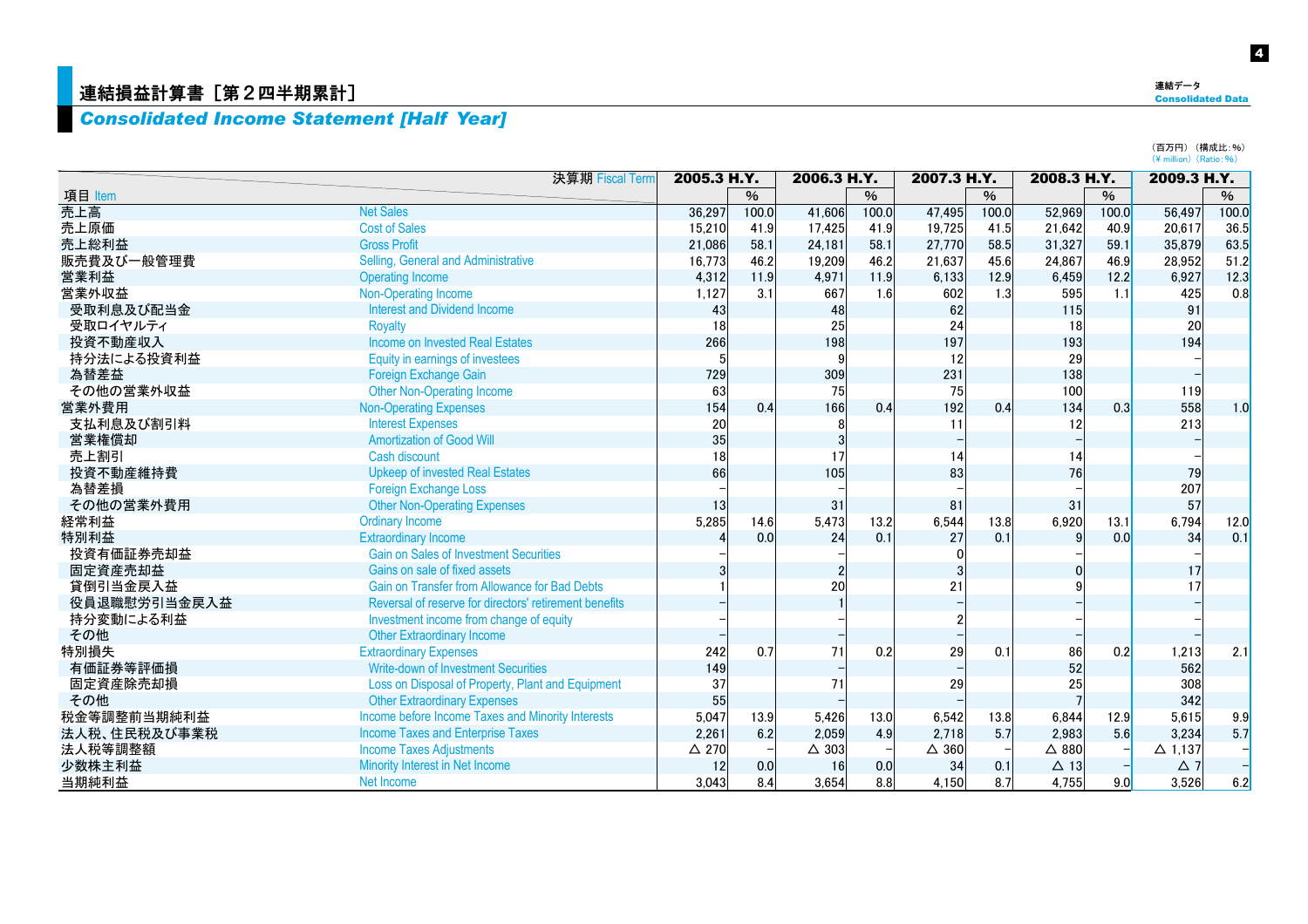## <mark>|連結キャッシュフロー計算書[第2四半期累計]</mark>

## *Consolidated Cash Flow Statement [Half Year]*

連結データ

(百万円)<br>(¥ million)

| 項目 Item                              | 決算期 Fiscal Term                                                                     |                   | 2005.3 Н.Ү. 2006.3 Н.Ү. 2007.3 Н.Ү. 2008.3 Н.Ү. 2009.3 Н.Ү. |                   |                   |                   |
|--------------------------------------|-------------------------------------------------------------------------------------|-------------------|-------------------------------------------------------------|-------------------|-------------------|-------------------|
| 税金等調整前当期純利益                          | <b>Income before Income Taxes and Minority Interests</b>                            | 5.047             | 5,426                                                       | 6,542             | 6,844             | 5.615             |
| 減価償却費                                | <b>Depreciation and Amortization</b>                                                | 1,513             | 1,686                                                       | 1,887             | 1,934             | 3,751             |
| のれん償却額                               | <b>Amortization of Goodwill</b>                                                     | $\Delta$ 13       | 20                                                          |                   | 239               | 237               |
| 賞与引当金の増減額                            | Increase (Decrease) in Reserve for Bonus                                            | 63                | 180                                                         | 92                | 59                |                   |
| 役員賞与引当金の増減額                          | Increase/decrease in reserve for bonuses to directors                               |                   |                                                             | 74                | $\triangle$ 62    | $\triangle$ 77    |
| 役員退職慰労引当金の増減額                        | Increase (Decrease) in Directors' Retirement Allowances                             | q                 | $\Delta$ 15                                                 | $\Delta$ 19       | $\Delta$ 17       | $\triangle$ 13    |
| 退職給付引当金の増減額                          | Increase (Decrease) in Reserve for Retirement Allowances                            | 207               | 173                                                         | 18                | 16                | 70                |
| 前払年金費用の増減額                           | Increase/decrease in Prepaid pension cost                                           |                   |                                                             |                   | $\Delta$ 71       |                   |
| 貸倒引当金の増減額                            | Increase (Decrease) in Allowance for Bad Debts                                      | 69                | $\triangle$ 45                                              | $\triangle$ 7     |                   | $\triangle$ 8     |
| 受取利息及び受取配当金                          | <b>Interest and Dividend Income</b>                                                 | $\triangle$ 43    | $\triangle$ 48                                              | $\Delta$ 62       | $\Delta$ 115      | $\Delta$ 91       |
| 支払利息                                 | <b>Interest Expenses</b>                                                            | 20                |                                                             | 11                | 12                | 213               |
| 持分法による投資損益                           | Equity in earnings/loss of investees                                                | $\Delta$ 5        | $\triangle$ 9                                               | $\triangle$ 12    | $\Delta$ 29       | 15                |
| 投資有価証券売却損益                           | Gain/loss on sales of investment securities                                         |                   |                                                             | $\triangle$ 0     |                   |                   |
| 投資有価証券評価損                            | Write-Down of investment securities                                                 | 149               |                                                             |                   | 52                | 562               |
| 固定資産除売却損益                            | Gain/Loss on Sales/Disposal of fixed assets                                         | 37                | 71                                                          | 26                | 25                | 291               |
| 売上債権の増減額                             | Increase (Decrease) in Notes and Accounts Receivable                                | $\Delta$ 1,298    | 30                                                          | $\Delta$ 1,303    | 1.795             | 2.925             |
| 棚卸資産の増減額                             | Increase (Decrease) in Inventories                                                  | $\triangle$ 334   | $\Delta$ 750                                                | $\Delta$ 650      | $\triangle$ 1,547 | $\triangle$ 914   |
| 仕入債務の増減額                             | Decrease (Increase) in Notes and Accounts Payable                                   | 1,559             | $\triangle$ 5                                               | $\Delta$ 52       | $\triangle$ 326   | $\triangle$ 317   |
| 未払(未収)消費税等の増減額                       | Decrease (Increase) in Consumption Taxes Payable                                    | $\triangle$ 241   | 84                                                          | 402               | 72                | $\triangle$ 342   |
| 役員賞与の支払額                             | <b>Officer's Bonus</b>                                                              | $\triangle$ 100   | $\Delta$ 111                                                | $\Delta$ 159      |                   |                   |
| その他                                  | <b>Others</b>                                                                       | $\triangle$ 5     | $\triangle$ 366                                             | 60                | $\triangle$ 77    | $\triangle$ 850   |
| 小計                                   | <b>Total</b>                                                                        | 6,634             | 6,330                                                       | 6,852             | 8,815             | 11,070            |
| 利息及び配当金の受取額                          | Interest and Dividend Income - Received                                             | 38                | 37                                                          | 61                | 114               | 85                |
| 利息の支払額                               | <b>Interest Expenses - Paid</b>                                                     | $\Delta$ 15       | $\triangle$ 7                                               | $\triangle$ 10    | $\Delta$ 11       | $\triangle$ 156   |
| 法人税等の支払額                             | <b>Income Taxes - Paid</b>                                                          | $\triangle$ 2,296 | $\triangle$ 2.138                                           | $\triangle$ 2,630 | $\triangle$ 3.244 | $\triangle$ 2,817 |
| 営業活動によるキャッシュ・フロー                     | <b>Net Cash Provided by Operating Activities</b>                                    | 4.359             | 4,220                                                       | 4,273             | 5,673             | 8.182             |
| 定期預金の預入による支出                         | Payment into time deposit                                                           | $\triangle$ 30    | $\Delta$ 26                                                 | $\triangle$ 124   | $\Delta$ 21       | $\triangle$ 24    |
| 定期預金の払い戻しによる収入                       | <b>Repayment of time deposit</b>                                                    | 72                |                                                             | 30                |                   |                   |
| 有形固定資産の取得による支出                       | Purchase of Property, Plant and Equipment                                           | $\triangle$ 1.397 | △ 993                                                       | $\triangle$ 2.208 | $\triangle$ 2.528 | $\triangle$ 6.549 |
| 無形固定資産の取得による支出                       | <b>Purchase of Software and Other Assets</b>                                        | $\Delta$ 712      | $\triangle$ 608                                             | $\Delta$ 617      | $\triangle$ 1,061 | △ 744             |
| 投資有価証券の取得による支出                       | <b>Purchase of Investment Securities</b>                                            |                   |                                                             |                   | $\triangle$ 993   | $\triangle$ 304   |
| 投資有価証券の売却による収入                       | <b>Proceeds from Sales of Investment Securities</b>                                 |                   |                                                             | 10                |                   |                   |
| 子会社株式の取得による収支                        | <b>Proceeds and Payment about Acquisition of Subsidiary</b>                         | 34                |                                                             | $\Delta$ 532      | $\Delta$ 617      |                   |
| 投資不動産の取得による支出                        | Payment for investment in real estate                                               | $\Delta$ 1.654    | $\triangle$ 38                                              | $\triangle$ 0     |                   |                   |
| その他資産増減額                             | <b>Others</b>                                                                       |                   | $\Delta$ 16                                                 | $\triangle$ 92    | 98                | 6                 |
| 投資活動によるキャッシュ・フロー                     | <b>Net Cash Used in Investing Activities</b>                                        | $\triangle$ 3.682 | $\Delta$ 1,683                                              | $\Delta$ 3,536    | $\triangle$ 5.123 | $\Delta$ 7,615    |
| 短期借入金純増減額                            | Increase (Decrease) in Short-term Bank Loans - Net                                  | 635               | 27                                                          | 410               | $\Delta$ 10       | 6,485             |
| 長期借入による収入                            | Proceeds from Borrowing of Long-term Debt                                           |                   |                                                             | 182               |                   |                   |
| 長期借入金の返済による支出                        | <b>Repayments of Long-term Debt</b>                                                 | $\triangle$ 770   | $\triangle$ 9                                               | $\triangle$ 25    | $\Delta$ 35       | $\triangle$ 30    |
| 株式の発行による収入                           | Proceeds from issuance of stocks                                                    | 22                |                                                             | 661               | 163               | 35                |
| 少数株主からの払込みによる収入                      | Proceeds from minority shareholders on issuing stocks of subsidiaries               |                   |                                                             |                   |                   |                   |
| 自己株式の取得による支出                         | <b>Payment for Treasury stock</b>                                                   | $\triangle$ 14    | $\triangle$ 24                                              | $\triangle$ 7     | $\Delta$ 12       | $\triangle$ 7     |
| 配当金の支払額                              | <b>Cash Dividends Paid</b>                                                          | $\triangle$ 449   | $\triangle$ 624                                             | △ 798             | $\Delta$ 1,011    | $\Delta$ 1.431    |
| 少数株主への配当金の支払額                        | Dividend paid to minority shareholders                                              |                   |                                                             |                   |                   |                   |
| その他                                  | <b>Others</b>                                                                       |                   |                                                             |                   |                   | $\triangle$ 1.277 |
|                                      | <b>Net Cash Used in Financing Activities</b>                                        | $\Delta$ 572      | $\Delta$ 631                                                | 430               | $\triangle$ 905   | 3,773             |
| 財務活動によるキャッシュ・フロー<br>現金及び現金同等物に係る換算差額 | <b>Foreign Currency Translation Adjustments Cash and Cash Equivalents</b>           | $\triangle$ 9     | 120                                                         | 126               | 43                | $\Delta$ 105      |
|                                      | Net Increase (Decrease) in Cash and Cash Equivalents                                |                   |                                                             |                   |                   |                   |
| 現金及び現金同等物の増減額                        | <b>Cash and Cash Equivalents, Beginning of Year</b>                                 | 95                | 2,026                                                       | 1,294             | $\Delta$ 311      | 4,234             |
| 現金及び現金同等物の期首残高                       | Decrease of Cash and Cash Equivalents by the change of closing date of subsidiaries | 13,718            | 10,457                                                      | 9.416             | 12,714            | 9,679             |
| 現金及び現金同等物の期首残高調整額                    |                                                                                     |                   | $\triangle$ 542                                             |                   |                   |                   |
| 現金及び現金同等物の期末残高                       | <b>Cash and Cash Equivalents, End of Year</b>                                       | 13,813            | 11.940                                                      | 10,710            | 12,412            | 13,913            |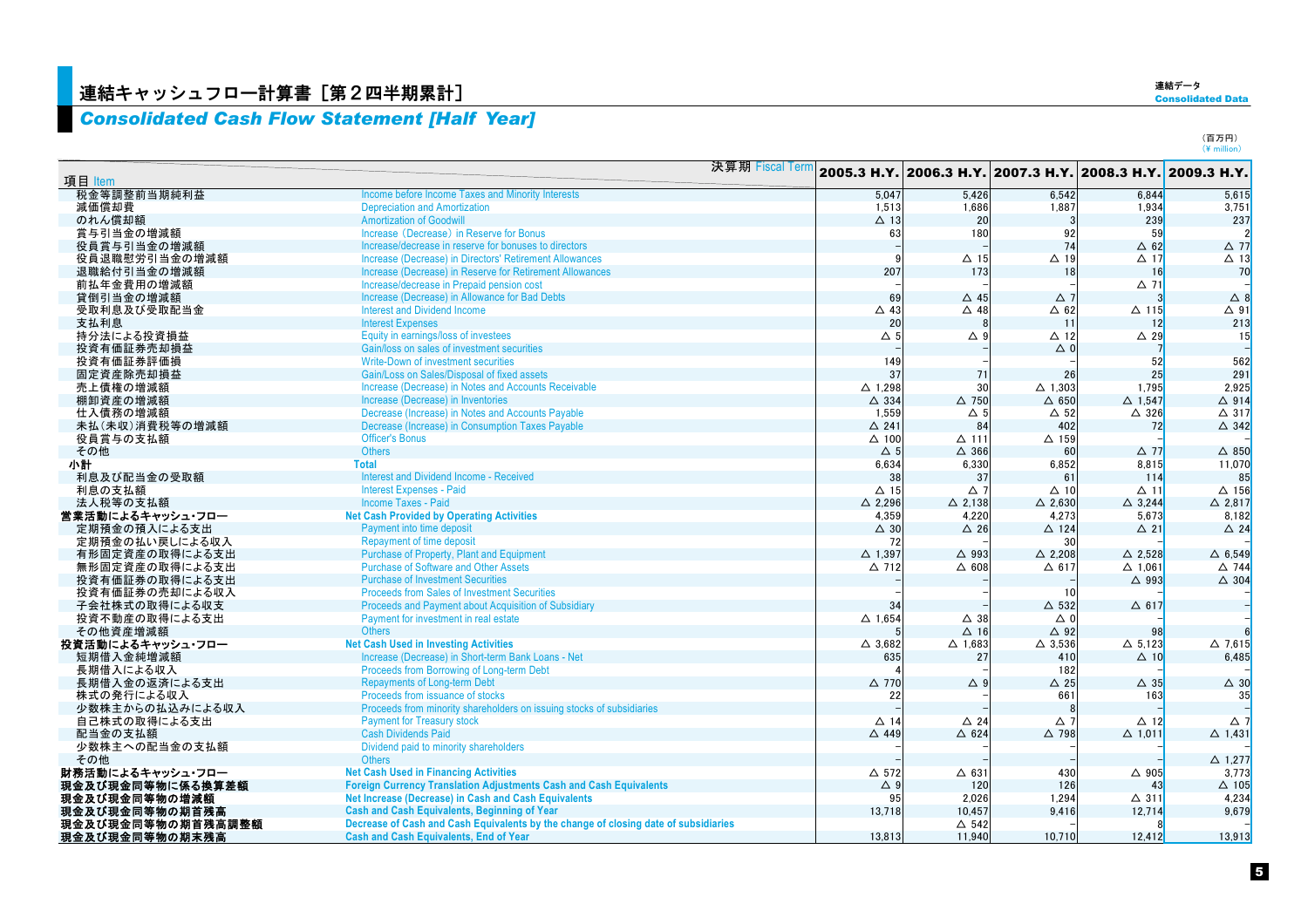## <mark>|</mark> 収益の状況[第2四半期累計]

6

## *Sales and Profit [Half Year]*

| 売上高<br><b>Net Sales</b>                                                                                                                                                                         | 売上総利益<br><b>Gross Profit</b>                                                                                                                                    | 営業利益<br><b>Operating Income</b>                                                                                                                                                                                                   | 経常利益<br><b>Ordinary Income</b>                                                                                                                                                                                            | 当期純利益<br>Net Income                                                                                                                                                            |
|-------------------------------------------------------------------------------------------------------------------------------------------------------------------------------------------------|-----------------------------------------------------------------------------------------------------------------------------------------------------------------|-----------------------------------------------------------------------------------------------------------------------------------------------------------------------------------------------------------------------------------|---------------------------------------------------------------------------------------------------------------------------------------------------------------------------------------------------------------------------|--------------------------------------------------------------------------------------------------------------------------------------------------------------------------------|
| (百万円)<br>$(*)$ million)                                                                                                                                                                         | (百万円)<br>$(*)$ million)                                                                                                                                         | (百万円)<br>$(*)$ million)                                                                                                                                                                                                           | (百万円)<br>$(*)$ million                                                                                                                                                                                                    | (百万円)<br>$(*)$ million)                                                                                                                                                        |
| 120,000<br>114:000<br>110,7<br>100,000<br>80,000 - - - - - - 87,887<br>76,934<br>60,000<br>52.969<br>56,497<br>40,000<br>47.495<br>20,000 36,29<br>0<br>'07.3<br>'08.3 '09.3<br>$'05.3$ $'06.3$ | 80,000<br>- - -74.700 <sup>.</sup><br>40,000<br>$-31.32$<br>30,000<br>$-27.770$<br>24,18<br>20,000<br>10,000 21,086<br>'05.3<br>06.3<br>'07.3<br>'08.3<br>'09.3 | 16.000<br>$15,033$ $14,000$<br>14.000<br>12.714<br>12,000<br>$- - - 10.723$<br>$-9,103$<br>10,000<br>8,000<br>6,000<br>6,927<br>4,000<br>4.97<br>2,000 4,31 <mark>2</mark><br>$\Omega$<br>'09.3<br>06.3<br>'07.3<br>08.3<br>'05.3 | 16,000<br>14.000<br>12,800<br>12,000<br>$\overline{9,871}$ $\overline{11,981}$<br>10,000<br>8,000<br>6,000<br>6,92 <mark>0</mark> 6.79<br>6,544<br>4,000 5,285 5,473<br>2,000<br>'09.3<br>'05.3<br>06.3<br>'07.3<br>'08.3 | 10,000<br>9,008 9,131<br>7,422<br>$-7.200$<br>8,000<br>5,731<br>$6,000 - 2$<br>4,000<br>$-4,75$<br>2,000 $3,043$ $3,654$<br>3.526<br>'06.3<br>'07.3<br>'08.3<br>'09.3<br>'05.3 |
|                                                                                                                                                                                                 |                                                                                                                                                                 | ■ 通期(2009.3月期は予想)<br>Full Year (Data in '09.3 is Forecast)                                                                                                                                                                        | 第2四半期累計<br><b>Half Year</b>                                                                                                                                                                                               |                                                                                                                                                                                |
|                                                                                                                                                                                                 |                                                                                                                                                                 |                                                                                                                                                                                                                                   |                                                                                                                                                                                                                           |                                                                                                                                                                                |
| 売上総利益率                                                                                                                                                                                          | 売上高営業利益率                                                                                                                                                        | 売上高経常利益率                                                                                                                                                                                                                          | 売上高当期純利益率                                                                                                                                                                                                                 | 自己資本当期純利益率                                                                                                                                                                     |
| <b>Gross Profit per Net Sales</b>                                                                                                                                                               | <b>Operating Income per Net Sales</b>                                                                                                                           | <b>Ordinary Income per Net Sales</b>                                                                                                                                                                                              | Net Income per Sales                                                                                                                                                                                                      | <b>Return on Equity(ROE)</b>                                                                                                                                                   |
| (96)<br>$(\%)$                                                                                                                                                                                  | (96)<br>$(\%)$                                                                                                                                                  | (9/6)<br>$(\%)$                                                                                                                                                                                                                   | (96)<br>$(\%)$                                                                                                                                                                                                            | (96)<br>$(\%)$                                                                                                                                                                 |
| 64.0<br>$-63.5 -$                                                                                                                                                                               | $15.0 - 11.9 - 11.9 - 12.9 - 12.2 - 12.3$                                                                                                                       | 15.0<br>$-146 - 132 - - -$                                                                                                                                                                                                        | 10.0<br>$- - 88 - - -$<br>$- - -9.0 -$                                                                                                                                                                                    | 15.0<br>______________                                                                                                                                                         |
| 62.0                                                                                                                                                                                            | 12.0                                                                                                                                                            | $-13.1$<br>$13.8 - - -$<br>12.0                                                                                                                                                                                                   | 8.0                                                                                                                                                                                                                       | 12.0<br>__________________                                                                                                                                                     |
| 60.0<br>$-58.1 - -58.1 - -$                                                                                                                                                                     | 90                                                                                                                                                              | 9.0                                                                                                                                                                                                                               | 60                                                                                                                                                                                                                        | <u>La a a a a a a a a a</u><br>90                                                                                                                                              |
| $58.5 -$<br>58.0                                                                                                                                                                                | _____________<br>60                                                                                                                                             | 6.0<br>.                                                                                                                                                                                                                          |                                                                                                                                                                                                                           | _____________                                                                                                                                                                  |
| 56.0                                                                                                                                                                                            | 30                                                                                                                                                              | 30                                                                                                                                                                                                                                | 20                                                                                                                                                                                                                        | 30                                                                                                                                                                             |
| 540                                                                                                                                                                                             | n n                                                                                                                                                             | 0 <sub>0</sub>                                                                                                                                                                                                                    | n n                                                                                                                                                                                                                       | 0 <sub>0</sub>                                                                                                                                                                 |
| '06.3 '07.3 '08.3 '09.3<br>'05.3                                                                                                                                                                | '06.3 '07.3 '08.3 '09.3<br>'05.3                                                                                                                                | '05.3 '06.3 '07.3 '08.3 '09.3                                                                                                                                                                                                     | '06.3 '07.3<br>$'08.3$ $'09.3$<br>'05.3                                                                                                                                                                                   | '07.3<br>'06.3<br>'08.3<br>'05.3<br>'09.3                                                                                                                                      |

収益の状況

Sales and Profit

(前期比:%) (Growth:%)

|            |                                       |       | 決算期 Fiscal Term         | 2005.3 H.Y.       |   | 2006.3 H.Y. |        | 2007.3 H.Y. |        | 2008.3 H.Y. |       | 2009.3 H.Y. |       |
|------------|---------------------------------------|-------|-------------------------|-------------------|---|-------------|--------|-------------|--------|-------------|-------|-------------|-------|
| 項目 Item    |                                       |       |                         |                   | % |             | %      |             | $\%$   |             | %     |             | %     |
| 売上高        | <b>Net Sales</b>                      | (百万円) | $(*)$ million)          | 36.297            |   | 41.606      | 114.6  | 47.495      | 114.2  | 52.969      | 111.5 | 56,497      | 106.7 |
| 売上総利益      | <b>Gross Profit</b>                   | (百万円) | $(*)$ million)          | 21.086            |   | 24.181      | 114.71 | 27.770      | 114.81 | 31.327      | 112.8 | 35,879      | 114.5 |
| 営業利益       | <b>Operating Income</b>               | (百万円) | $(*)$ million)          | 4.312             |   | 4.971       | 115.31 | 6,133       | 123.41 | 6.459       | 105.3 | 6,927       | 107.2 |
| 経常利益       | Ordinary Income                       | (百万円) | $(*)$ million)          | 5.285             |   | 5.473       | 103.61 | 6,544       | 119.61 | 6.920       | 105.7 | 6,794       | 98.2  |
| 当期純利益      | Net Income                            | (百万円) | $(\frac{4}{3})$ million | 3.043             |   | 3,654       | 120.1  | 4.150       | 113.6  | 4.755       | 114.6 | 3,526       | 74.2  |
| 売上総利益率     | <b>Gross Profit per Net Sales</b>     | (96)  |                         | 58.1              |   | 58.1        |        | 58.5        |        | 59.1        |       | 63.5        |       |
| 売上高営業利益率   | <b>Operating Income per Net Sales</b> | (96)  |                         | 11.9              |   | 11.9        |        | 12.9        |        | 12.2        |       | 12.3        |       |
| 売上高経常利益率   | <b>Ordinary Income per Net Sales</b>  | (96)  |                         | 14.6 <sub>1</sub> |   | 13.2        |        | 13.8        |        | 13.1        |       | 12.0        |       |
| 売上高当期純利益率  | Net Income per Sales                  | (96)  |                         | 8.4               |   | 8.8         |        | 8.7         |        | 9.0         |       |             |       |
| 自己資本当期純利益率 | <b>Return on Equity(ROE)</b>          | (96)  |                         |                   |   |             |        |             |        |             |       |             |       |

Half Year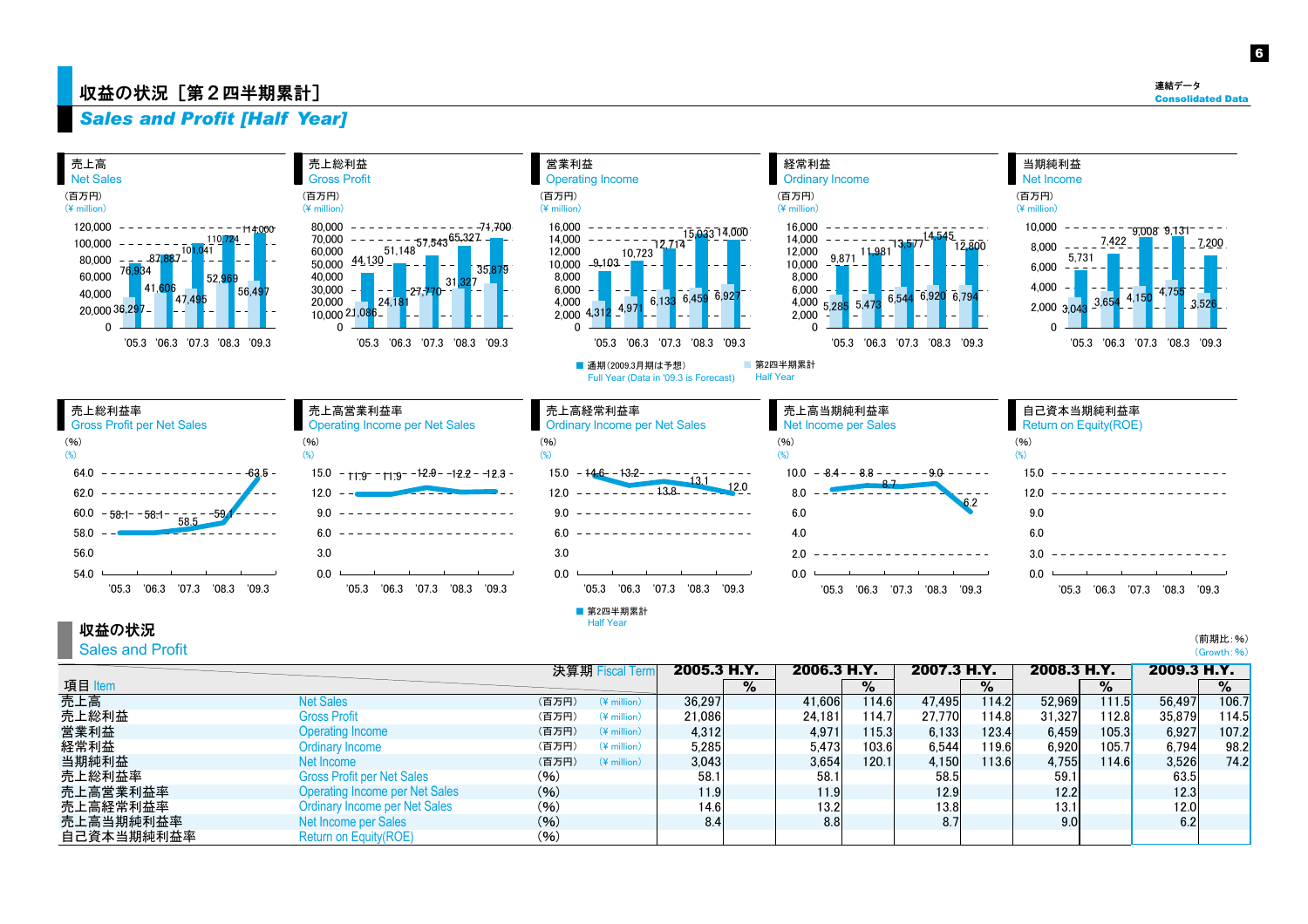## 資産および負債・純資産の状況[第2四半期累計] Consolidated Data かいしょう こうしょう こうしょう こうしょう こうしゅうしょう

連結データ





## 資産および負債・純資産の状況

Assets, Liabilities and Net Assets

|               |                                     |        | 決算期 Fiscal Term | 2005.3 H.Y. |   | 2006.3 H.Y. |       | 2007.3 H.Y. |        | 2008.3 H.Y. |                      | 2009.3 H.Y. |         | 増減                |
|---------------|-------------------------------------|--------|-----------------|-------------|---|-------------|-------|-------------|--------|-------------|----------------------|-------------|---------|-------------------|
| 項目 Item       |                                     |        |                 |             | % |             | %     |             | $\%$   |             | %                    |             | %       | Variance)         |
| 総資産           | <b>Total Assets</b>                 | (百万円)  | $(*)$ million)  | 77.665      |   | 81.454      | 104.9 | 93.371      | 114.6  | 106.725     | 114.3                | 121.866     | 114.2   | 15.141            |
| 流動資産          | <b>Current Assets</b>               | (百万円)  | $(*)$ million)  | 50.921      |   | 53.506      | 105.1 | 59,941      | 112.01 | 67.725      | 113.0                | 70.410      | 104.0   | 2.685             |
| 流動負債          | <b>Current Liabilities</b>          | (百万円)  | $(*)$ million)  | 20.881      |   | 19.197      | 91.9  | 22.954      | 119.6l | 26.126      | 113.8                | 35.596      | 136.2   | 9.470             |
| 流動比率          | <b>Current Ratio</b>                | $(\%)$ |                 | 243.9       |   | 278.7       |       | 261.1       |        | 259.2       |                      | 197.8       |         | $\Delta$ 61.4     |
| 現金及び現金同等物     | <b>Cash and Cash Equivalents</b>    | (百万円)  | $(*)$ million)  | 13.813      |   | 11.940      | 86.4  | 10.710      | 89.7   | 12.412      | 115.9                | 13.913      | 112.1   | 1.501             |
| 棚卸資産          | Inventories                         | (百万円)  | $(*)$ million)  |             |   | 14,993      |       | 16.549      | 110.41 | 18.786      | 113.5 <mark>1</mark> | 18,890      | 100.6   | 104               |
| 有利子負債         | <b>Interest-bearing Liabilities</b> | (百万円)  | $(*)$ million)  | 4.044       |   | 764         | 18.9  | 1,280       | 167.5  | 625         | 48.8                 | 7.329       | 1.172.6 | 6.704             |
| ネットキャッシュ      | Net Cash                            | (百万円)  | $(*)$ million)  |             |   | 11.176      |       | 9.430       | 84.4   | 1.786       | 125.0                | 6.584       | 55.9    | $\triangle$ 5.202 |
| インタレストカバレッジ比率 | <b>Interest Coverage Ratio</b>      | (倍)    | (time)          | 275.3       |   | 528.0       |       | 426.5       |        | 495.4       |                      | 52.4        |         | $\Delta$ 443.0    |
| 純資産 ※         | Net Assets $\mathbb{X}$             | (百万円)  | $(*)$ million)  | 53.405      |   | 58.689      | 109.9 | 67.520      | 115.OI | 76.906      | 113.9                | 78.980      | 102.7   | 2.074             |
| 自己資本比率 ※      | Equity Ratio X                      | (96)   |                 | 68.8        |   | 72.1        |       | 71.31       |        | 71.9        |                      | 64.4        |         | $\Delta$ 7.5      |

注:ネットキャッシュ=現金及び現金同等物ー有利子負債

Note:Net Cash=Cash and Cash Equivalents - Interest-bearing Liabilities

注:インタレストカバレッジ比率=営業活動によるキャッシュ・フロー/利息の支払額 Note:Interest Coverage Ratio=Cash Flow Operating Activities/Interest Expenses-Paid

※過年度の数値については、従来の「株主資本」を「純資産」の欄に、「株主資本比率」を「自己資本比率」の欄に記載しております。

※With regards to the figures for previous period, the original "Shareholders' Equity" is described in the "Net Assets" column, the original "Shareholders' Equity Ratio" in the "Equity Ratio"column.

(前期比:%)  $(Growth: %)$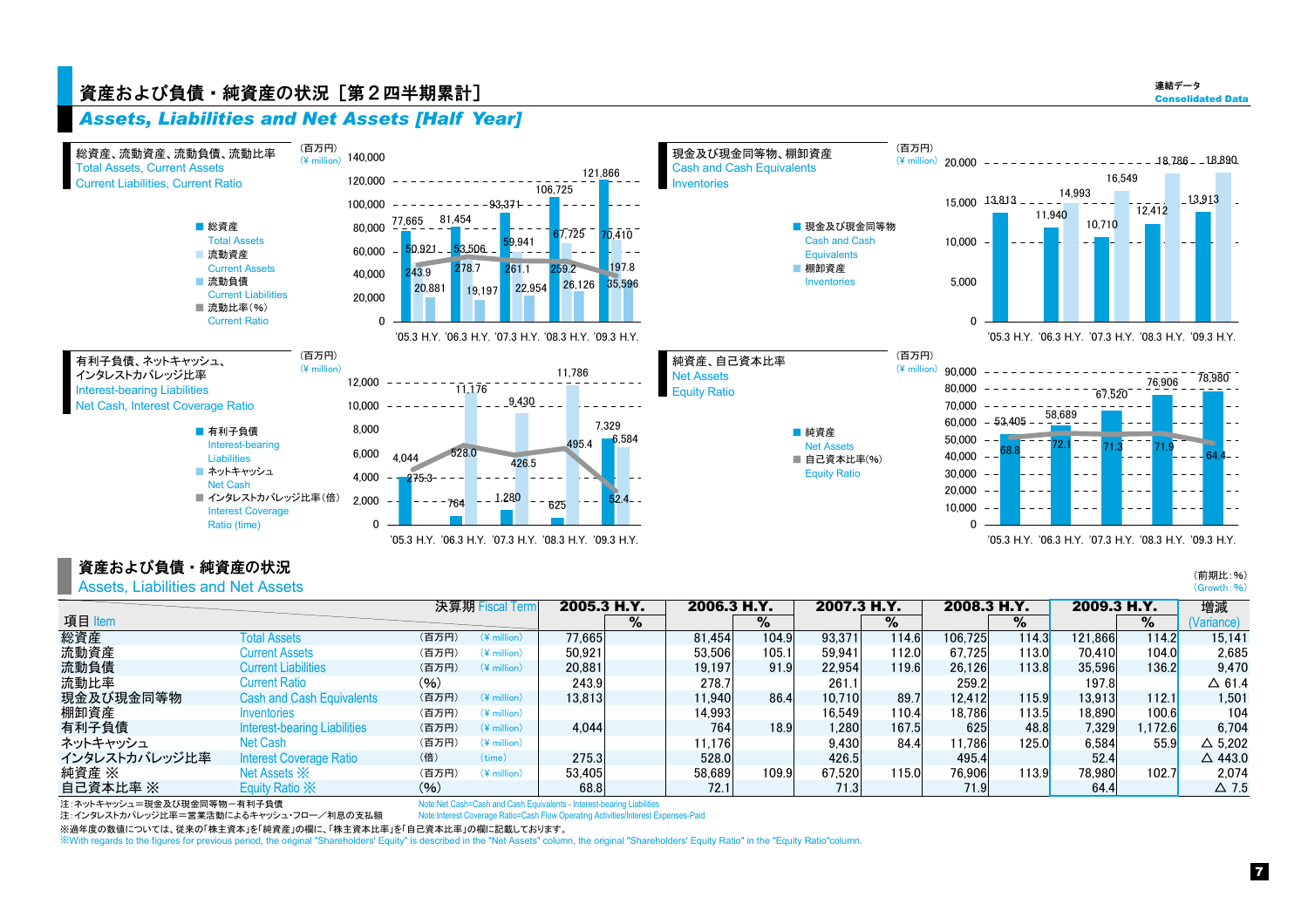設備投資

Capital Expenditure

8



| 研究開発費<br>研究開発費対売上比率                 |  |
|-------------------------------------|--|
| R & D Expenditure                   |  |
| R & D Expenditure as % of Net Sales |  |

設備投資の状況 Capital Expenditure

■ 通期

Half Year



(百万円) (¥ million)  $\Omega$ 

'05.3'06.3H.Y.

H.Y.

'07.3H.Y.

'08.3H.Y.

'09.3H.Y.

| 12,000 | 11,000                                                                           |
|--------|----------------------------------------------------------------------------------|
| 11,000 |                                                                                  |
| 10,000 |                                                                                  |
| 9,000  |                                                                                  |
| 8,000  |                                                                                  |
| 7,000  |                                                                                  |
| 6,000  | 9.3<br>9.0<br>8.8<br>8.8<br>7.9                                                  |
| 5,000  | 4,251<br>4,988<br>4.158<br>3,859                                                 |
|        |                                                                                  |
| 4.000  |                                                                                  |
| 3,000  | 2,953                                                                            |
| 2,000  |                                                                                  |
| 1,000  |                                                                                  |
| ŋ      |                                                                                  |
|        | '05.3<br>06.3<br>'07.3<br>'08.3<br>'09.3<br>H.Y.<br>H.Y.<br>H.Y.<br>H.Y.<br>H.Y. |





| 項目 Iter    |                                 | 決算期 Fisca               |       | ' 2005.3 Н.Ү. 2006.3 Н.Ү. 2007.3 Н.Ү. 2008.3 Н.Ү. 2009.3 Н.Ү. |       |       |       | 2009.3 通期予想<br>-orecast) |
|------------|---------------------------------|-------------------------|-------|---------------------------------------------------------------|-------|-------|-------|--------------------------|
| 設備投資       | Capital Expenditure             | (百万円)<br>$(*)$ million) | .435  | 987                                                           | 2.142 | 2.510 | 6.701 | 12.000                   |
| 減価償却費      | Depreciation                    | (百万円)<br>$(*)$ million) | .513  | .686                                                          | .887  | .934  | 3.751 | $^{\prime}$ .100         |
| 研究開発費      | R & D Expenditure               | (百万円)<br>$(*)$ million) | 2.953 | 3.859                                                         | 4.251 | 1.158 | 4.988 | 11.000                   |
| 研究開発費対売上比率 | R & D Expenditure per Net Sales | (96)                    | 8.8   | 9.3                                                           | 9.0   | י 9.  | 8.8   | 9.3                      |
| 研究開発従事者数   | Number of R & D Staff           | 人                       | 270   | 338                                                           | 378   | 394   | 439   | 446                      |

●通期予想は、2008 年 5 月に公表したものです。 ●Business forecast was announced on May 2008.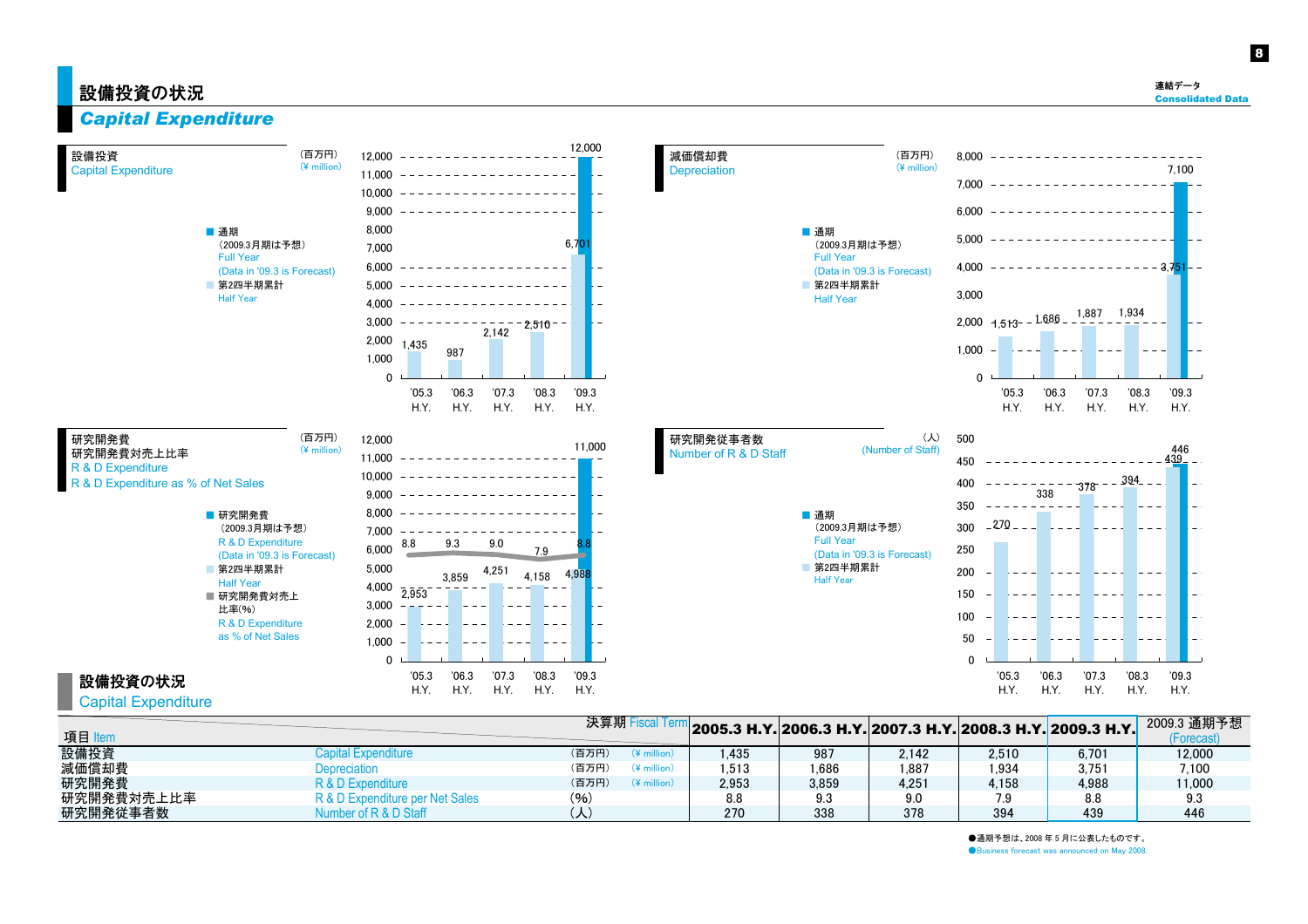## *Net Sales by Destination, Business and Product type [Half Year]*

## 地域別売上高

## Net Sales by Destination

|          |            | 決算期 Fiscal Term    |         | 2005.3 H.Y.   |        |        | 2006.3 H.Y. |           |        | 2007.3 H.Y.       |           |        | 2008.3 H.Y.                |           |        | 2009.3 H.Y. |                      | 2009.3 通期予想<br>(Forecast) |
|----------|------------|--------------------|---------|---------------|--------|--------|-------------|-----------|--------|-------------------|-----------|--------|----------------------------|-----------|--------|-------------|----------------------|---------------------------|
|          |            |                    |         | Ratio         | Growth |        | Ratio       | Growth    |        | Ratio             | Growth    |        | Ratio                      | Growth    |        |             | Growth               |                           |
| 地域 Regio |            |                    |         | $\frac{9}{6}$ | (9/6)  |        | (%          | $(9)_{0}$ |        | $(9)_{0}$         | $(9)_{0}$ |        | $\mathcal{O}_{\mathbf{O}}$ | $($ % $)$ |        | $(9)_{0}$   | $(9)_{0}$            |                           |
| 国<br>内   |            | Japan              | 15,389  | 42.4          |        | 16,634 | 40.0        | 108.11    | 17.779 | 37.4              | 106.9     | 16,471 | 31.1                       | 92.6      | 17.101 | 30.3        | 103.8                | 37.500                    |
| 米州       |            | Americas           | 6.640   | 18.3          |        | 7.013  | 16.9        | 105.6     | 9.134  | 19.2 <sub>1</sub> | 130.2     | 10,214 | 19.3                       | 111.8     | 12.084 | 21.4        | 118.3                | 23,900                    |
| 欧州       |            | Europe             | 11,081  | 30.5          |        | 12,613 | 30.3        | 113.8     | 14,811 | 31.2              | 117.4     | 19,241 | 36.3                       | 129.9     | 19.217 | 34.0        | 99.9                 | 35,380                    |
| 中国       |            | China              | ا483. ا | 4.1           |        | 3,062  |             | 206.5     | 3.196  | 6.7               | 104.4     | 3,905  | 7.4                        | 122.2     | 4.441  | 7.9         | 113.7 <mark>1</mark> | 9,700                     |
|          | アジア・パシフィック | Asia - Pacific     | 1.701   | 4.7           |        | 2.282  | 5.5         | 134.2     | 2.574  | 5.4               | 112.8     | 3,136  | 5.9                        | 121.8     | 3.652  | 6.5         | 116.5                | 7.520                     |
| 海外計      |            | Dverseas Total     | 20.906  | 57.6          |        | 24.974 | 60.0        | 119.5     | 29.716 | 62.6              | 119.0     | 36.497 | 68.9                       | 122.8     | 39.396 | 69.7        | 107.9                | 76.500                    |
| 合        | 計          | <b>Total Sales</b> | 36,297  | 100.0         |        | 41.606 | 100.0       | 114.6     | 47,495 | 100.0             | 114.2     | 52.969 | 100.0                      | 111.5     | 56,497 | 100.0       | 106.7                | 114,000                   |

### 事業別売上高

**Net Sales by Business** 

|                | 決算期 Fiscal Term           |        | 2005.3 H.Y.               |                     |        | 2006.3 H.Y.      |                                      |        | 2007.3 H.Y.  |                     |        | 2008.3 H.Y.        |                         |        | 2009.3 H.Y.       |                 | 2009.3 通期予想<br>(Forecast) |
|----------------|---------------------------|--------|---------------------------|---------------------|--------|------------------|--------------------------------------|--------|--------------|---------------------|--------|--------------------|-------------------------|--------|-------------------|-----------------|---------------------------|
| 事業 Business    |                           |        | <b>Ratio</b><br>$($ % $)$ | Growth<br>$(9)_{0}$ |        | Ratio<br>(%)     | Growth<br>$\left(\frac{9}{6}\right)$ |        | Ratio<br>(%) | Growth<br>$($ % $)$ |        | Ratio<br>$(9)_{o}$ | Growth<br>$\frac{9}{6}$ |        | Rati<br>$(9)_{0}$ | Growth<br>(9/6) |                           |
| 血球計数検査         | Hematology                | 21,355 | 58.8                      |                     | 24.761 | 59.5             | 115.9                                | 28,473 | 59.9         | 115.0               | 33,528 | 63.3               | 117.8                   | 36,669 | 64.9              | 109.4           | 70,990                    |
| 血液凝固検査         | <b>Hemostasis</b>         | 5.445  | 15.0                      |                     | 5,668  | 13.6             | 104.1                                | 6.441  | 13.6         | 113.6               | 6,569  | 12.4               | 102.0                   | 7.034  | 12.5              | 107.1           | 14,390                    |
| 免疫血清検査         | Immunochemistry           | 2,347  | 6.5                       |                     | 2.093  | 5.0              | 89.2                                 | 1,767  | 3.7          | 84.4                | 1,470  | 2.8                | 83.2                    | 1.399  | 2.5               | 95.2            | 2,910                     |
| 生化学            | <b>Clinical Chemistry</b> | 382. ا | 3.8                       |                     | 1,614  | 3.9              | 116.8                                | 1,361  | 2.9          | 84.3                | 1,333  | 2.5                | 97.9                    | 1,208  | 2.1               | 90.6            | 2,750                     |
| 尿/便潜血          | Urinalysis/FOBT           | 2,159  | 5.9                       |                     | 2,549  | 6.1              | 118.1                                | 3.106  | 6.5          | 121.9               | 3,724  | 7.0 <sub>l</sub>   | 119.9                   | 3.992  | 7.1               | 107.2           | 8,500                     |
| POC            | Point of Care             | 943    | 2.6                       |                     | 1.241  | 3.0 <sub>l</sub> | 131.6                                | 1.721  | 3.6          | 138.7               | 1.498  | 2.8                | 87.0                    | 1.3281 | 2.4               | 88.7            | 3.450                     |
| その他            | Others                    | 640    | 1.8                       |                     | 859    | 2.1              | 134.2                                | 1,134  | 2.4          | 132.0               | 1,739  | 3.3                | 153.4                   | 1.962  | 3.5               | 112.8           | 4.270                     |
| Diagnostics    | <b>Diagnostics</b>        | 34,274 | 94.4                      |                     | 38.787 | 93.2             | 113.2                                | 44.006 | 92.7         | 113.5               | 49,865 | 94.1               | 113.3                   | 53,594 | 94.9              | 107.5           | 107,260                   |
|                |                           | 1.163  | 3.2                       |                     | 1.762  | 4.2              | 151.5                                | 2,202  | 4.6          | 125.0               | 1,858  | 3.5                | 84.4                    | 1.711  | 3.0               | 92.1            | 3.880                     |
| Diagnostics/IT | Diagnostics/IT            | 35,438 | 97.6                      |                     | 40.549 | 97.5             | 114.4                                | 46.209 | 97.3         | 114.0               | 51.723 | 97.6               | 111.9                   | 55,306 | 97.9              | 106.9           | 111.140                   |
| 新規事業·他         | <b>New Business</b>       | 859    | 2.4                       |                     | 1.057  | 2.5              | 123.1                                | 1,286  | 2.7          | 121.7               | 1,246  | 2.4                | 96.9                    | 1,191  | 2.1               | 95.6            | 2,860                     |
| 合              | <b>Total Sales</b>        | 36.297 | 100.0                     |                     | 41.606 | 100.0            | 114.6                                | 47.495 | 100.0        | 114.2               | 52.969 | 100.0              | 111.5                   | 56.497 | 100.0             | 106.7           | 114,000                   |

#### 品目別売上高 Net Sales by Product type

|                 | <b>Net Sales by Product type</b> |        |             |                     |        |                |                 |        |                |               |        |                    |                                      |        |                    |                     | $(*)$ million)            |
|-----------------|----------------------------------|--------|-------------|---------------------|--------|----------------|-----------------|--------|----------------|---------------|--------|--------------------|--------------------------------------|--------|--------------------|---------------------|---------------------------|
|                 | 決算期 Fiscal Term                  |        | 2005.3 H.Y. |                     |        | 2006.3 H.Y.    |                 |        | 2007.3 H.Y.    |               |        | 2008.3 H.Y.        |                                      |        | 2009.3 H.Y.        |                     | 2009.3 通期予想<br>(Forecast) |
| 品目 Product type |                                  |        | (9/6)       | Growth<br>$($ % $)$ |        | Ratio<br>(9/6) | Growth<br>(9/6) |        | Ratio<br>(9/6) | Growth<br>(%) |        | Ratio<br>$(9)_{0}$ | Growth<br>$\mathcal{O}_{\mathbf{O}}$ |        | Ratio<br>$(9)_{0}$ | Growth<br>$($ % $)$ |                           |
| 検体検査機器          | Instrument                       | 12.309 | 33.9        |                     | 14,382 | 34.6           | 116.8           | 17.693 | 37.3           | 123.0         | 18,073 | 34.1               | 102.1                                | 18,155 | 32.1               | 100.5               | 38,190                    |
| 検体検査試薬          | Reagent                          | 16.864 | 46.5        |                     | 18,655 | 44.8           | 110.6           | 19.856 | 41.8           | 106.4         | 22,911 | 43.3               | 115.4                                | 25,490 | 45.1               | 111.3               | 50,390                    |
| 保守サービス          | Maintenance service & parts      | 2.640  | 7.3         |                     | 3,399  | 8.2            | 128.8           | 3,912  |                | 115.1         | 4,419  | 8.3                | 113.0                                | 4.961  | 8.8                | 112.3               | 10,010                    |
| その他             | Others                           | 4.481  | 12.3        |                     | 5.169  | 12.4           | 115.4           | 6.033  | 12.7           | 116.7         | 7,566  | 14.3               | 125.4                                | 7.891  | 14.0               | 104.3               | 15.410                    |
| 合計              | <b>Total Sales</b>               | 36.297 | 100.0       |                     | 41,606 | 100.0          | 114.6           | 47.495 | 100.0          | 114.2         | 52.969 | 100.0              | 111.5                                | 56.497 | 100.0              | 106.7               | 114,000                   |

●通期予想は、2008年10月に公表(修正)したものです。

●Business forecast was announced(revised) on October 2008.

(百万円) $(\frac{1}{2})$  million)

(百万円) (\ million)

(百万円)

9

連結データ**Consolidated Data**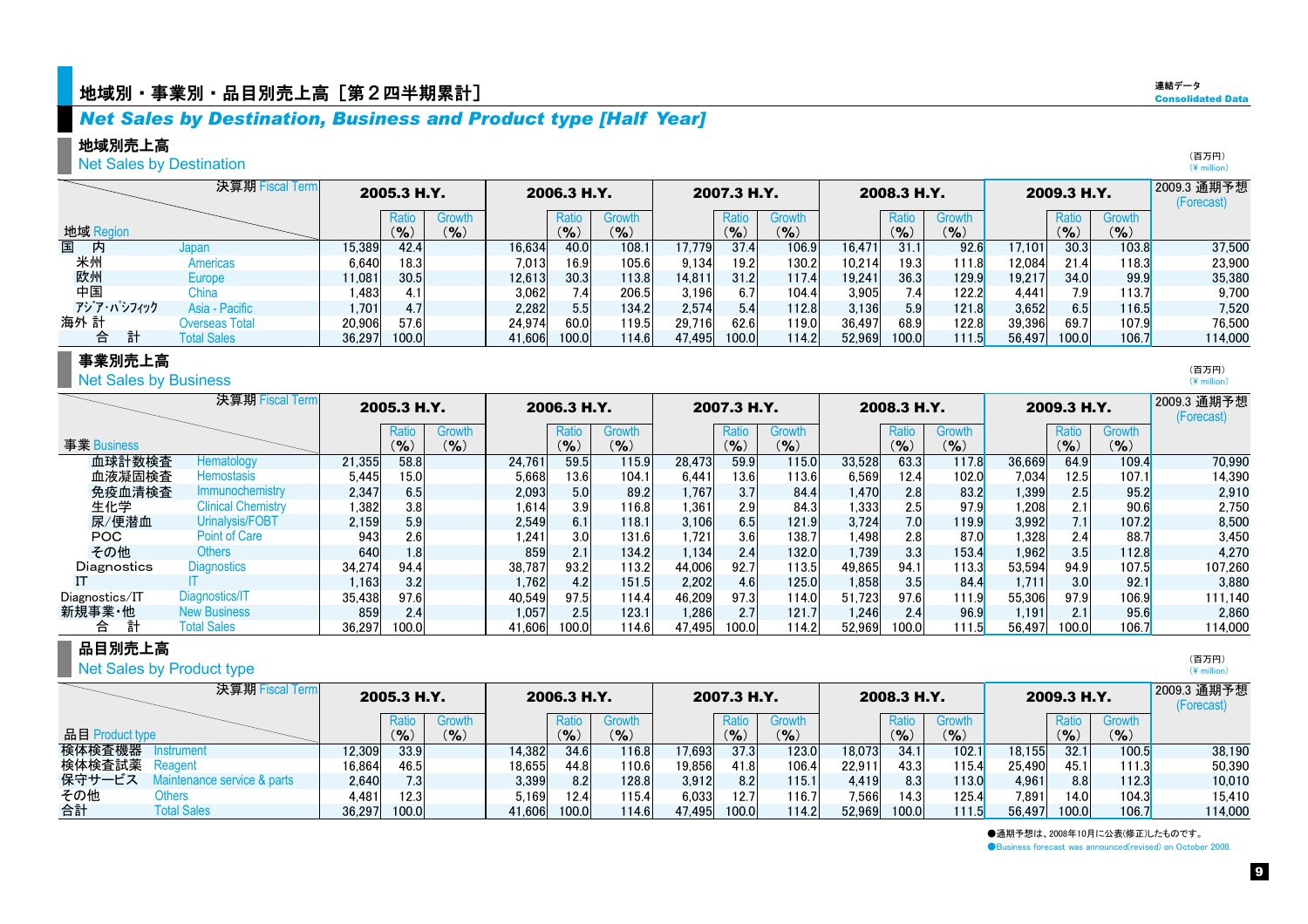## 地域別・事業別売上高「第2四半期累計]

連結データ**Consolidated Data** 

## *Net Sales by Destination and Business [Half Year]*



10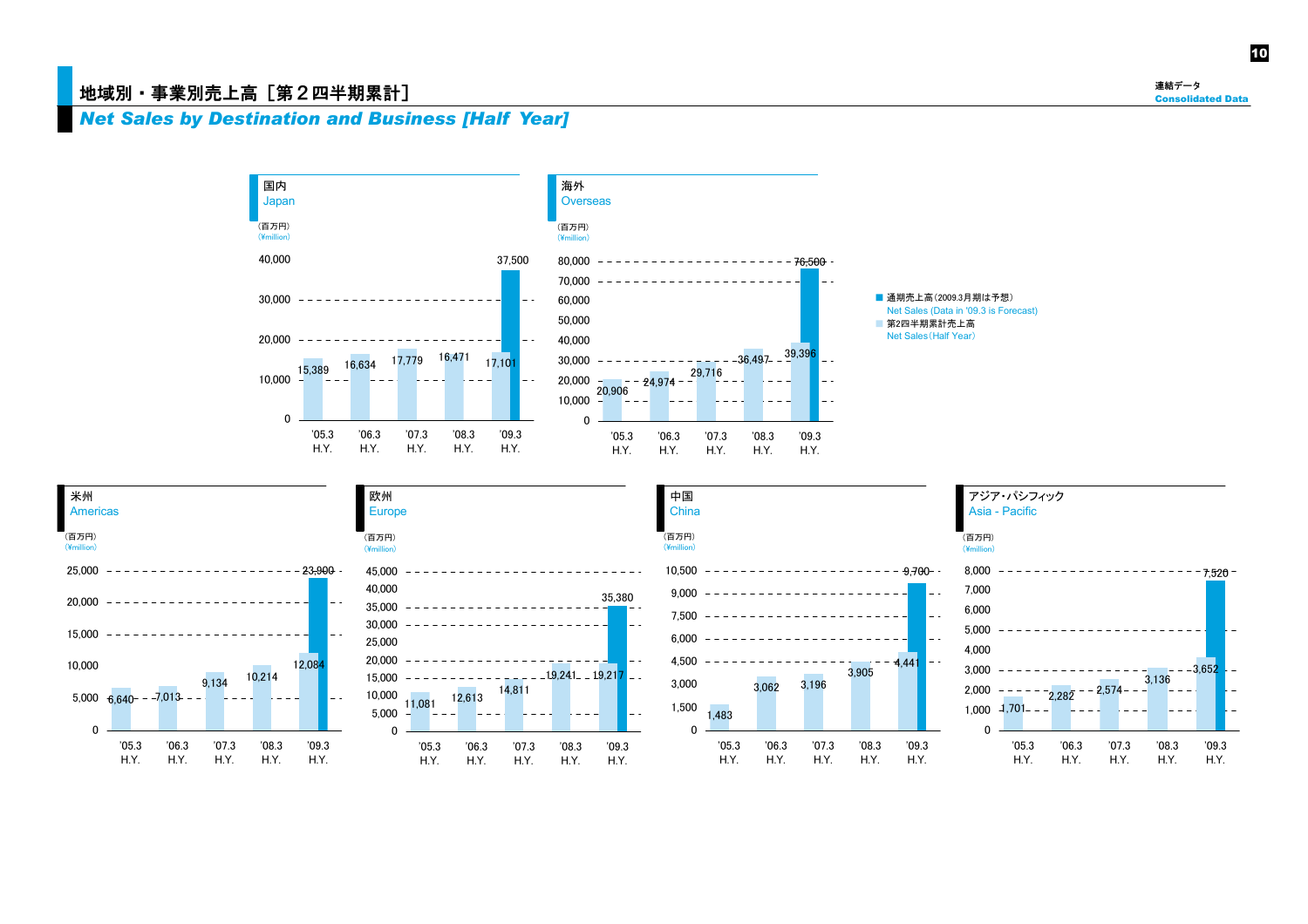(百万円)  $(\tt{4}$  million)

## ■ 地域別・事業別売上高

**Net Sales by Destination and Business** 

| ■ 国内 Japan     |                           |        |             |           |        |             |           |        |             |        |        |             |           |        |             |               |                           |
|----------------|---------------------------|--------|-------------|-----------|--------|-------------|-----------|--------|-------------|--------|--------|-------------|-----------|--------|-------------|---------------|---------------------------|
|                | 決算期 Fiscal Term           |        | 2005.3 H.Y. |           |        | 2006.3 H.Y. |           |        | 2007.3 H.Y. |        |        | 2008.3 H.Y. |           |        | 2009.3 H.Y. |               | 2009.3 通期予想<br>(Forecast) |
|                |                           |        | Ratio       | Growth    |        | Ratio       | Growth    |        | Ratio       | Growth |        | Ratio       | Growth    |        | Ratio       | <b>Growth</b> |                           |
| 事業 Business    |                           |        | $($ % $)$   | $(9)_{0}$ |        | $($ % $)$   | $($ % $)$ |        | $($ % $)$   | (%)    |        | (%)         | $(9)_{0}$ |        | (%)         | $($ % $)$     |                           |
| 血球計数検査         | Hematology                | 6,252  | 40.6        |           | 6,283  | 37.8        | 100.5     | 6,755  | 38.0        | 107.5  | 6,383  | 38.8        | 94.5      | 6,894  | 40.3        | 108.0         |                           |
| 血液凝固検査         | <b>Hemostasis</b>         | 2,409  | 15.7        |           | 2,631  | 15.8        | 109.2     | 2,653  | 14.9        | 100.8  | 2,530  | 15.4        | 95.4      | 2,633  | 15.4        | 104.1         |                           |
| 免疫血清検査         | Immunochemistry           | 2,329  | 15.1        |           | 2.086  | 12.5        | 89.6      | 1,757  | 9.9         | 84.2   | 1,457  | 8.8         | 82.9      | 1.395  | 8.2         | 95.7          |                           |
| 生化学            | <b>Clinical Chemistry</b> | 1,263  | 8.2         |           | 1.197  | 7.2         | 94.8      | 1.058  | 6.0         | 88.4   | 937    | 5.7         | 88.6      | 848    | 5.0         | 90.5          |                           |
| 尿/便潜血          | Urinalysis/FOBT           | 679    | 4.4         |           | 727    | 4.4         | 107.1     | 830    | 4.7         | 114.2  | 914    | 5.5         | 110.1     | 793    | 4.6         | 86.8          |                           |
| POC            | <b>Point of Care</b>      | 870    | 5.7         |           | .208   | 7.3         | 138.9     | 1,680  | 9.4         | 139.1  | 289. ا | 7.8         | 76.7      | 1.103  | 6.4         | 85.6          |                           |
| その他            | <b>Others</b>             | 407    | 2.6         |           | 493    | 3.0         | 121.1     | 714    | 4.0         | 144.8  | 1.053  | 6.4         | 147.5     | 1.379  | 8.1         | 131.0         |                           |
| Diagnostics    | <b>Diagnostics</b>        | 14,213 | 92.4        |           | 14.628 | 87.9        | 102.9     | 15.449 | 86.9        | 105.6  | 14,567 | 88.4        | 94.3      | 15,048 | 88.0        | 103.3         |                           |
|                |                           | 341    | 2.21        |           | 1.002  | 6.0         | 293.8     | 1.167  | 6.6         | 116.5  | 779    | 4.7         | 66.8      | 948    | 5.5         | 121.7         |                           |
| Diagnostics/IT | Diagnostics/IT            | 14.554 | 94.6        |           | 15.630 | 94.0        | 107.4     | 16.617 | 93.5        | 106.3  | 15,346 | 93.2        | 92.4      | 15,997 | 93.5        | 104.2         |                           |
| 新規事業·他         | <b>New Business</b>       | 835    | 5.4         |           | 1.003  | 6.0         | 120.1     | 1,161  | 6.5         | 115.8  | 1,125  | 6.8         | 96.9      | 1.103  | 6.4         | 98.0          |                           |
| 合              | <b>Total Sales</b>        | 15.389 | 100.0       |           | 16.634 | 100.0       | 108.1     | 17.779 | 100.0       | 106.9  | 16.471 | 100.0       | 92.6      | 17.101 | 100.0       | 103.8         | 37.500                    |

#### ■ 海外 Overseas

|                | 決算期 Fiscal Term           |                 | 2005.3 H.Y.    |                     |        | 2006.3 H.Y.       |               |        | 2007.3 H.Y.    |                  |                 | 2008.3 H.Y.        |                     |        | 2009.3 H.Y.        |                     | 2009.3 通期予想<br>(Forecast) |
|----------------|---------------------------|-----------------|----------------|---------------------|--------|-------------------|---------------|--------|----------------|------------------|-----------------|--------------------|---------------------|--------|--------------------|---------------------|---------------------------|
| 事業 Business    |                           |                 | Ratio<br>(9/6) | Growth<br>$(9)_{0}$ |        | Ratio<br>$($ %)   | Growth<br>(%) |        | Ratio<br>(9/0) | Growth<br>$($ %) |                 | Ratio<br>$($ % $)$ | Growth<br>$($ % $)$ |        | Ratio<br>$($ % $)$ | Growth<br>$(9)_{0}$ |                           |
| 血球計数検査         | <b>Hematology</b>         | 15.102          | 72.2           |                     | 18,478 | 74.0              | 122.4         | 21.718 | 73.1           | 117.5            | 27,145          | 74.4               | 125.0               | 29,775 | 75.6               | 109.7               |                           |
| 血液凝固検査         | <b>Hemostasis</b>         | 3,035           | 14.5           |                     | 3.036  | 12.2 <sub>1</sub> | 100.0         | 3,788  | 12.7           | 124.8            | 4,039           | 11.1               | 106.6               | 4.401  | 11.2               | 109.0               |                           |
| 免疫血清検査         | <b>Immunochemistry</b>    | 18              | 0.1            |                     |        | 0.0               | 38.9          | 10     | 0.0            | 142.9            | 13 <sub>i</sub> | 0.0                | <b>130.0</b>        |        | 0.0                | 23.1                |                           |
| 生化学            | <b>Clinical Chemistry</b> | 119             | 0.6            |                     | 416    |                   | 349.6         | 302    | 1.0            | 72.6             | 395             | 1.1                | 130.8               | 359    | 0.9                | 90.9                |                           |
| 尿/便潜血          | Urinalysis/FOBT           | 1.479           | 7.1            |                     | 1.821  | 7.3               | 123.1         | 2,276  | 7.7            | 125.0            | 2,809           | 7.7                | 123.4               | 3.199  | 8.1                | 113.9               |                           |
| POC            | <b>Point of Care</b>      | 731             | 0.3            |                     | 32     | 0.1               | 43.8          | 40     | 0.1            | 125.0            | 208             | 0.6                | 520.0               | 224    | 0.6                | 107.7               |                           |
| その他            | Others                    | 233             | 1.1            |                     | 366    | 1.5               | 157.1         | 419    | 1.4            | 114.5            | 685             | 1.9                | 163.5               | 582    | 1.5                | 85.0                |                           |
| Diagnostics    | <b>Diagnostics</b>        | 20,061          | 96.0           |                     | 24,159 | 96.7              | 120.4         | 28,556 | 96.1           | 118.2            | 35,297          | 96.7               | 123.6               | 38,546 | 97.8               | 109.2               |                           |
|                |                           | 821             | 3.9            |                     | 759    | 3.0               | 92.4          | 1,035  | 3.5            | 136.4            | 1,079           | 3.0                | 104.3               | 762    | 1.9                | 70.6                |                           |
| Diagnostics/IT | Diagnostics/IT            | 20,882          | 99.9           |                     | 24.919 | 99.8              | 119.3         | 29.591 | 99.6           | 118.7            | 36,377          | 99.7               | 122.9               | 39,308 | 99.8               | 108.1               |                           |
| 新規事業·他         | <b>New Business</b>       | 23 <sup>1</sup> | 0.1            |                     | 53     | 0.2               | 230.4         | 124    | 0.4            | 234.0            | 120             | 0.3                | 96.8                | 87     | 0.2                | 72.5                |                           |
| 計<br>合         | <b>Total Sales</b>        | 20,906          | 100.0          |                     | 24.974 | 100.01            | 119.5         | 29.716 | 100.0          | 119.0            | 36.497          | 100.0              | 122.8               | 39,396 | 100.0              | 107.9               | 76.500                    |

●通期予想は、2008年10月に公表(修正)したものです。

●Business forecast was announced(revised) on October 2008.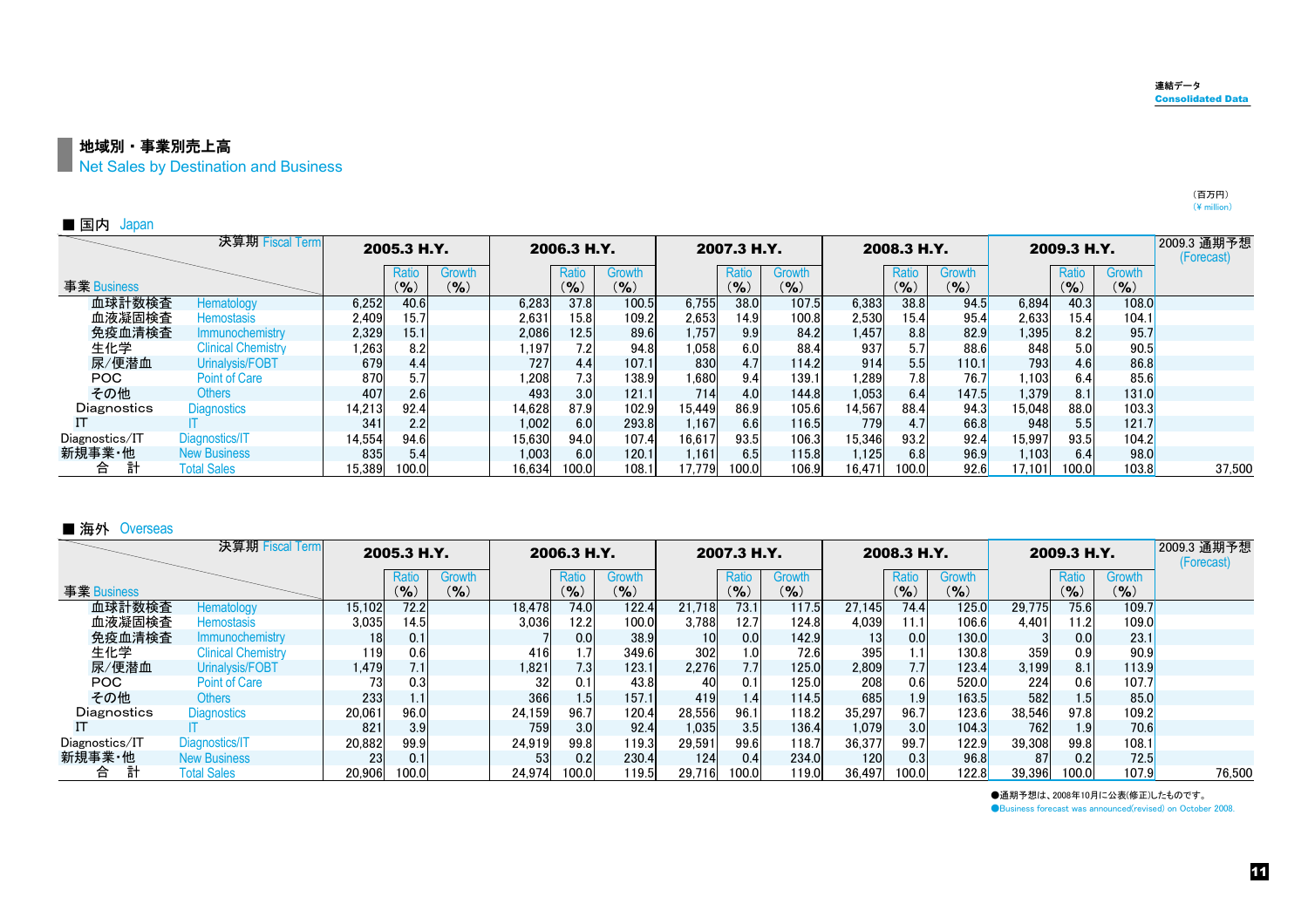## ■ 地域別・事業別売上高

**Net Sales by Destination and Business** 

| ■ 米州<br>Americas |                           |       |                    |                  |       |              |                  |       |              |                            |        |                    |                  |                  |              |                  |                           |
|------------------|---------------------------|-------|--------------------|------------------|-------|--------------|------------------|-------|--------------|----------------------------|--------|--------------------|------------------|------------------|--------------|------------------|---------------------------|
|                  | 決算期 Fiscal Term           |       | 2005.3 H.Y.        |                  |       | 2006.3 H.Y.  |                  |       | 2007.3 H.Y.  |                            |        | 2008.3 H.Y.        |                  |                  | 2009.3 H.Y.  |                  | 2009.3 通期予想<br>(Forecast) |
| 事業 Business      |                           |       | Ratio<br>$(9)_{0}$ | Growth<br>$($ %) |       | Ratio<br>(%) | Growth<br>$($ %) |       | Ratio<br>(%) | <b>Growth</b><br>$($ % $)$ |        | Ratio<br>$($ % $)$ | Growth<br>$($ %) |                  | Ratio<br>(%) | Growth<br>$($ %) |                           |
| 血球計数検査           | Hematology                | 4,841 | 72.9               |                  | 5,537 | 79.0         | 114.4            | 6,839 | 74.9         | 123.5                      | 8,304  | 81.3               | 121.4            | 9,939            | 82.2         | 119.7            |                           |
| 血液凝固検査           | <b>Hemostasis</b>         | l.129 | 17.0               |                  | 776   | 11.1         | 68.7             | 1.207 | 13.2         | 155.5                      | 931    |                    | 77.1             | 996              | 8.2          | 107.0            |                           |
| 免疫血清検査           | Immunochemistry           |       |                    |                  |       |              |                  |       |              |                            |        |                    |                  |                  |              |                  |                           |
| 生化学              | <b>Clinical Chemistry</b> |       |                    |                  |       |              |                  |       |              |                            |        |                    |                  |                  |              |                  |                           |
| 尿/便潜血            | Urinalysis/FOBT           | 568   | 8.6                |                  | 609   | 8.7          | 107.2            | 894   | 9.8          | 146.8                      | 845    | 8.3                | 94.5             | 1.046            | 8.7          | 123.8            |                           |
| POC              | <b>Point of Care</b>      |       |                    |                  |       |              |                  |       |              |                            |        |                    |                  |                  |              |                  |                           |
| その他              | <b>Others</b>             | 41    | 0.6                |                  |       |              |                  |       |              |                            |        |                    |                  |                  |              |                  |                           |
| Diagnostics      | <b>Diagnostics</b>        | 6,580 | 99.1               |                  | 6,922 | 98.7         | 105.2            | 8,941 | 97.9         | 129.2                      | 10,081 | 98.7               | <b>112.8</b>     | 11,982           | 99.2         | 118.9            |                           |
|                  |                           |       | 0.8                |                  | 87    |              | 155.4            | 192   | 2.1          | 220.7                      | 132    |                    | 68.8             | 101 <sub>1</sub> | 0.8          | 76.5             |                           |
| Diagnostics/IT   | Diagnostics/IT            | 6,636 | 99.9               |                  | 7.009 | 99.9         | 105.6            | 9,133 | 100.0        | 130.3                      | 10.214 | 100.0              | 111.8            | 12.084           | 100.0        | 118.3            |                           |
| 新規事業·他           | <b>New Business</b>       |       | 0.0                |                  |       | 0.0          | 100.0            |       |              |                            |        |                    |                  |                  |              |                  |                           |
| 合                | <b>Total Sales</b>        | 6.640 | 100.0              |                  | 7.013 | 100.0        | 105.6            | 9.134 | 100.0        | 130.2                      | 10.214 | 100.0              | 111.8            | 12.084           | 100.0        | 118.3            | 23.900                    |

#### ■ 欧州 Europe

|                | 決算期 Fiscal Term           |        | 2005.3 H.Y.        |                     |        | 2006.3 H.Y.        |                     |        | 2007.3 H.Y.                       |                     |        | 2008.3 H.Y.    |                  |        | 2009.3 H.Y.     |                            | 2009.3 通期予想<br>(Forecast) |
|----------------|---------------------------|--------|--------------------|---------------------|--------|--------------------|---------------------|--------|-----------------------------------|---------------------|--------|----------------|------------------|--------|-----------------|----------------------------|---------------------------|
| 事業 Business    |                           |        | Ratio<br>$($ % $)$ | Growth<br>$($ % $)$ |        | Ratio<br>$($ % $)$ | Growth<br>$($ % $)$ |        | Ratio<br>$\mathcal{O}_\mathbf{0}$ | Growth<br>$(9)_{0}$ |        | Ratio<br>(9/6) | Growth<br>$($ %) |        | Ratio<br>$($ %) | <b>Growth</b><br>$(9)_{0}$ |                           |
| 血球計数検査         | Hematology                | 8,123  | 73.3               |                     | 9,377  | 74.3               | 115.4               | 11.036 | 74.5                              | 117.7               | 14,279 | 74.2           | 129.4            | 14,620 | 76.1            | 102.4                      |                           |
| 血液凝固検査         | <b>Hemostasis</b>         | 1,496  | 13.5               |                     | 1,627  | 12.9               | 108.8               | .664   | 11.2                              | 102.3               | 1.869  | 9.7            | 112.3            | 1.935  | 10.1            | 103.5                      |                           |
| 免疫血清検査         | Immunochemistry           |        |                    |                     |        |                    |                     |        |                                   |                     |        |                |                  |        |                 |                            |                           |
| 生化学            | <b>Clinical Chemistry</b> |        |                    |                     |        |                    |                     | 14     | 0.1                               |                     | 66     | 0.3            | 471.4            | 68     | 0.4             | 103.0                      |                           |
| 尿/便潜血          | Urinalysis/FOBT           | 643    | 5.8                |                     | 744    | 5.9                | 115.7               | 975    | 6.6                               | 131.0               | 1.402  | 7.3            | 143.8            | 1.373  | 7.1             | 97.9                       |                           |
| POC            | <b>Point of Care</b>      | 43     | 0.4                |                     | 18     |                    | 41.9                | 33     | 0.2                               | 183.3               | 118    | 0.6            | 357.6            | 103    | 0.5             | 87.3                       |                           |
| その他            | Others                    | 123    | 1.1                |                     | 307    | 2.4                | 249.6               | 309    | 2.1                               | 100.7               | 682    | 3.5            | <b>220.7</b>     | 574    | 3.0             | 84.2                       |                           |
| Diagnostics    | <b>Diagnostics</b>        | 10,430 | 94.1               |                     | 12,075 | 95.7               | 115.8               | 14,033 | 94.7                              | 116.2               | 18.418 | 95.7           | 131.2            | 18.677 | 97.2            | 101.4                      |                           |
|                |                           | 634    | 5.7                |                     | 495    | 3.9                | 78.1                | 666    | 4.5                               | 134.5               | 710    | 3.7            | 106.6            | 452    | 2.4             | 63.7                       |                           |
| Diagnostics/IT | Diagnostics/IT            | 11,064 | 99.8               |                     | 12,570 | 99.7               | 113.6               | 14,699 | 99.2                              | 116.9               | 19.128 | 99.4           | 130.1            | 19.130 | 99.5            | 100.0                      |                           |
| 新規事業·他         | <b>New Business</b>       |        | 0.1                |                     | 42     | 0.3                | 262.5               | 111    | 0.7                               | 264.3               | 112    | 0.6            | 100.9            | 87     | 0.5             | 77.7                       |                           |
| 計<br>合         | <b>Total Sales</b>        | 11.081 | 100.0              |                     | 12.613 | 100.0              | 113.8               | 14.811 | 100.0                             | 117.4               | 19,241 | 100.0          | <b>129.9</b>     | 19,217 | 100.0           | 99.9                       | 35.380                    |

●通期予想は、2008年10月に公表(修正)したものです。

●Business forecast was announced(revised) on October 2008.

(百万円)  $(\tt{4}$  million) 12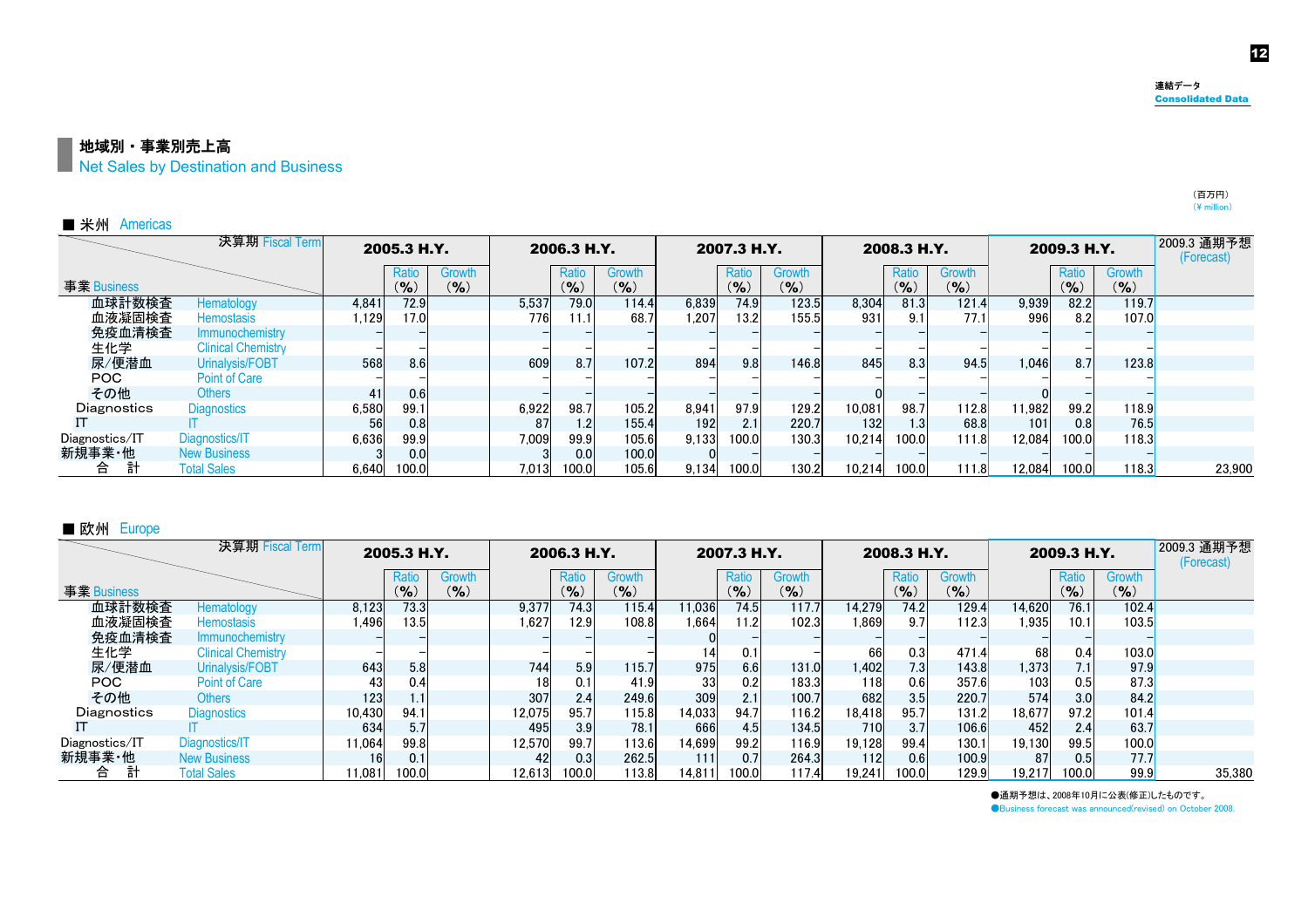| ■ 中国<br>China  |                           |       |                    |                                      |                 |                    |                     |                 |                    |               |       |                    |                                      |       |                    |                  |                           |
|----------------|---------------------------|-------|--------------------|--------------------------------------|-----------------|--------------------|---------------------|-----------------|--------------------|---------------|-------|--------------------|--------------------------------------|-------|--------------------|------------------|---------------------------|
|                | 決算期 Fiscal Term           |       | 2005.3 H.Y.        |                                      |                 | 2006.3 H.Y.        |                     |                 | 2007.3 H.Y.        |               |       | 2008.3 H.Y.        |                                      |       | 2009.3 H.Y.        |                  | 2009.3 通期予想<br>(Forecast) |
| 事業 Business    |                           |       | Ratio<br>$(9)_{0}$ | Growth<br>$\mathcal{O}_{\mathbf{0}}$ |                 | Ratio<br>$($ % $)$ | Growth<br>$($ % $)$ |                 | Ratio<br>$($ % $)$ | Growth<br>(9) |       | Ratio<br>$($ % $)$ | Growth<br>$\mathcal{O}_{\mathbf{O}}$ |       | Ratio<br>$(9)_{0}$ | Growth<br>$(\%)$ |                           |
| 血球計数検査         | Hematology                | 983   | 66.3               |                                      | 1.930           | 63.0               | 196.3               | 2,011           | 62.9               | 104.2         | 2,236 | 57.3               | 111.2                                | 2,502 | 56.3               | 111.9            |                           |
| 血液凝固検査         | <b>Hemostasis</b>         | 142   | 9.6                |                                      | 279             |                    | 196.5               | 506             | 15.8               | 181.4         | 748   | 19.2               | 147.8                                | 953   | 21.5               | 127.4            |                           |
| 免疫血清検査         | Immunochemistry           |       |                    |                                      |                 |                    |                     |                 |                    |               |       |                    |                                      |       |                    |                  |                           |
| 生化学            | <b>Clinical Chemistry</b> | 95    | 6.4                |                                      | 361             | 11.8               | 380.0               | 181             | 5.7                | 50.1          | 270   | 6.9                | 149.2 <b>1</b>                       | 221   | 5.0                | 81.9             |                           |
| 尿/便潜血          | Urinalysis/FOBT           | 230   | 15.5               |                                      | 432             | 14.1               | 187.8               | 344             | 10.8               | 79.6          | 505   | 12.9               | 146.8                                | 617   | 13.9               | 122.2            |                           |
| POC            | <b>Point of Care</b>      |       |                    |                                      | 10              | 0.3 <sub>1</sub>   |                     |                 | 0.2                | 70.0          | 89    | 2.3                | 1.271.4                              | 1201  | 2.7                | 134.8            |                           |
| その他            | Others                    | 25    | 1.7                |                                      | 16 <sub>1</sub> | 0.5                | 64.0                | 108             | 3.4                | 675.0         |       | 0.0                | 0.9 <sub>l</sub>                     |       |                    |                  |                           |
| Diagnostics    | <b>Diagnostics</b>        | 1.478 | 99.7               |                                      | 3,029           | 98.9               | 204.9               | 3,159           | 98.8               | 104.3         | 3,852 | 98.6               | 121.9                                | 4,417 | 99.5               | 114.7            |                           |
|                |                           |       | 0.3                |                                      | 32              | 1.0 <sub>l</sub>   | 800.0               | 36 <sup>°</sup> | 1.1                | 112.5         | 53    | 1.4                | 147.2 <b>1</b>                       | 24    | 0.5                | 45.3             |                           |
| Diagnostics/IT | Diagnostics/IT            | 1.482 | 99.9               |                                      | 3.062           | 100.0              | 206.6               | 3.196           | 100.0              | 104.4         | 3,905 | 100.0              | 122.2                                | 4.441 | 100.0              | 113.7            |                           |
| 新規事業·他         | <b>New Business</b>       |       | 0.1                |                                      |                 |                    |                     |                 |                    |               |       |                    |                                      |       |                    |                  |                           |
| 合              | <b>Total Sales</b>        | .483  | 100.0              |                                      | 3.062           | 100.0              | 206.5               | 3,196           | 100.0              | 104.4         | 3,905 | 100.0              | 122.2                                | 4.441 | 100.0              | 113.7            | 9.700                     |

#### ■ アジア・パシフィック Asia - Pacific

|                | 決算期 Fiscal Term           |      | 2005.3 H.Y.  |               |       | 2006.3 H.Y.        |                     |       | 2007.3 H.Y.        |                 |                 | 2008.3 H.Y.        |                         |       | 2009.3 H.Y.        |                     | 2009.3 通期予想<br>(Forecast) |
|----------------|---------------------------|------|--------------|---------------|-------|--------------------|---------------------|-------|--------------------|-----------------|-----------------|--------------------|-------------------------|-------|--------------------|---------------------|---------------------------|
| 事業 Business    |                           |      | Ratio<br>(%) | Growth<br>(%) |       | Ratio<br>$($ % $)$ | Growth<br>$(9)_{0}$ |       | Ratio<br>$($ % $)$ | Growth<br>(9/6) |                 | Ratio<br>$(9)_{0}$ | Growth<br>$\frac{9}{6}$ |       | Ratio<br>$($ % $)$ | Growth<br>$($ % $)$ |                           |
| 血球計数検査         | Hematology                | .153 | 67.8         |               | 1,633 | 71.6               | 141.6               | 1,831 | 71.1               | 112.1           | 2,325           | 74.1               | 127.0                   | 2,712 | 74.3               | 116.6               |                           |
| 血液凝固検査         | <b>Hemostasis</b>         | 268  | 15.8         |               | 353   | 15.5               | 131.7               | 409   | 15.9               | 115.9           | 489             | 15.6               | <b>119.6</b>            | 515   | 14.1               | 105.3               |                           |
| 免疫血清検査         | Immunochemistry           | 181  | 1.1          |               |       | 0.3                | 38.9                |       | 0.3                | 128.6           | 13 <sup>1</sup> | 0.4                | 144.4                   |       | 0.1                | 23.1                |                           |
| 生化学            | <b>Clinical Chemistry</b> | 23   | 1.4          |               | 55    | 2.4                | 239.1               | 106   | 4.1                | 192.7           | 58              | 1.8                | 54.7                    | 69    | 1.9                | 119.0               |                           |
| 尿/便潜血          | Urinalysis/FOBT           | 37   | 2.2          |               | 36    | 1.6                | 97.3                | 62    | 2.4                | 172.2           | 56              | 1.8                | 90.3                    | 161   | 4.4                | 287.5               |                           |
| POC.           | <b>Point of Care</b>      | 29   | 1.7          |               |       | 0.1                | 10.3                |       |                    |                 |                 |                    |                         |       |                    |                     |                           |
| その他            | <b>Others</b>             | 42   | 2.5          |               | 42    | 1.8                | 100.0               |       | 0.0                | 2.4             |                 | 0.0                | 100.0                   |       | 0.2                | 600.0               |                           |
| Diagnostics    | <b>Diagnostics</b>        | .572 | 92.4         |               | 2.132 | 93.4               | 135.6               | 2,421 | 94.1               | 113.61          | 2,945           | 93.9               | 121.6                   | 3,468 | 95.0               | 117.8               |                           |
|                |                           | 126  | 7.4          |               | 144   | 6.3                | 114.3               | 140   | 5.4                | 97.2            | 183             | 5.8                | 130.7                   | 182   | 5.0                | 99.5                |                           |
| Diagnostics/IT | Diagnostics/IT            | .699 | 99.9         |               | 2.276 | 99.7               | 134.0               | 2,561 | 99.5               | 112.5           | 3.128           | 99.7               | 122.1                   | 3.651 | 100.0              | 116.7               |                           |
| 新規事業·他         | <b>New Business</b>       |      | 0.1          |               |       | 0.3                | 300.0               | 12    | 0.5                | 200.0           |                 | 0.2                | 58.3                    |       |                    |                     |                           |
| 計<br>合         | <b>Total Sales</b>        | .701 | 100.0        |               | 2.282 | 100.0              | 134.2               | 2.574 | 100.0              | 112.8           | 3.136           | 100.0              | 121.8                   | 3.652 | 100.0              | 116.5               | 7.520                     |

●通期予想は、2008年10月に公表(修正)したものです。

●Business forecast was announced(revised) on October 2008.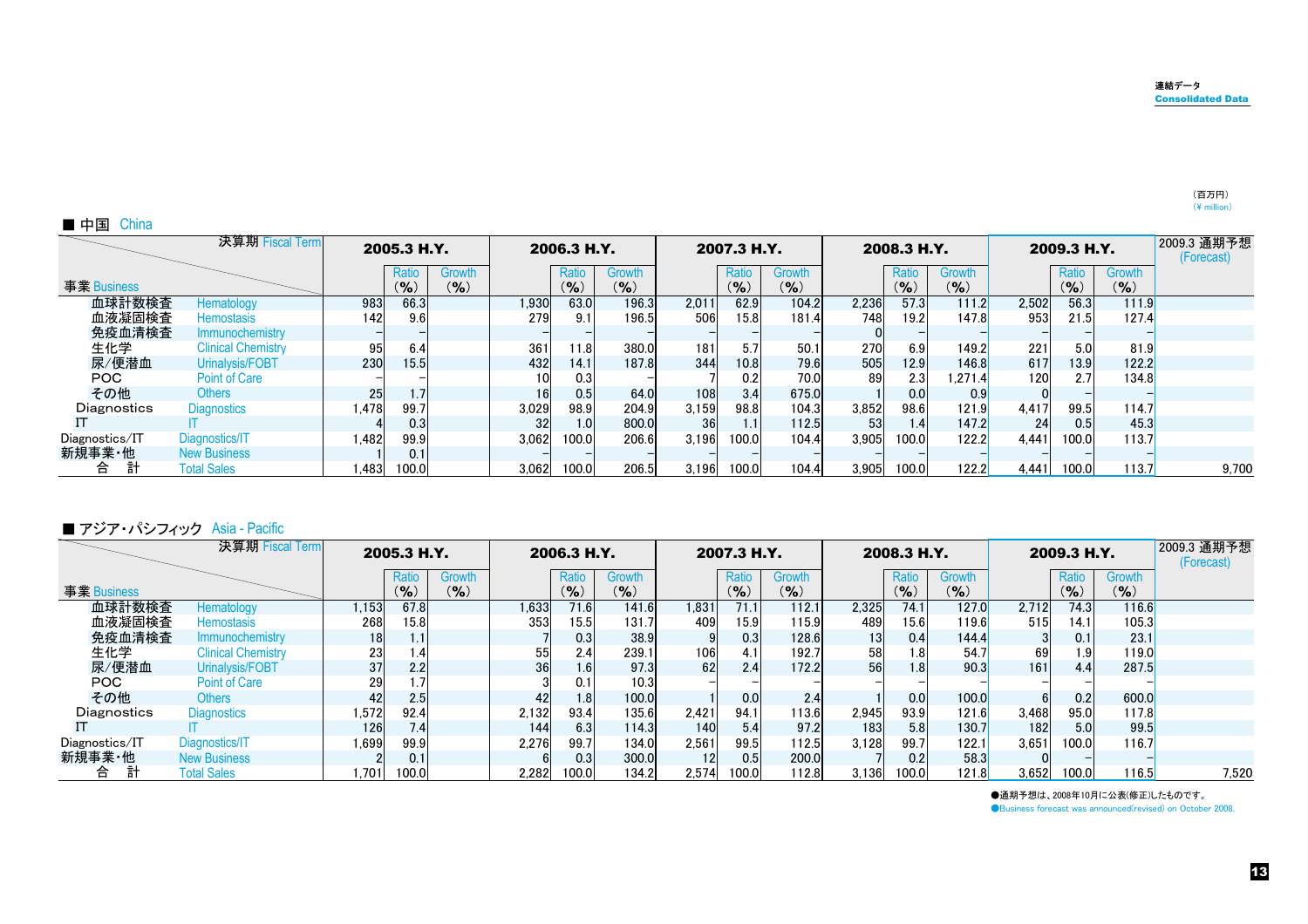## *Net Sales and Operating Income (Loss)*

*by Geographical Region (Net Sales and Operating Income (Loss) of subsidiaries in the Region) [Half Year]* 



※日本所在地には、韓国、台湾、モンゴル向けの売上、利益を含みます。 ※Sales and Operating Income in Japan include those to Korea, Taiwan and Mongolia.



■ 第2四半期累計売上高 Net Sales(Half Year)









連結データ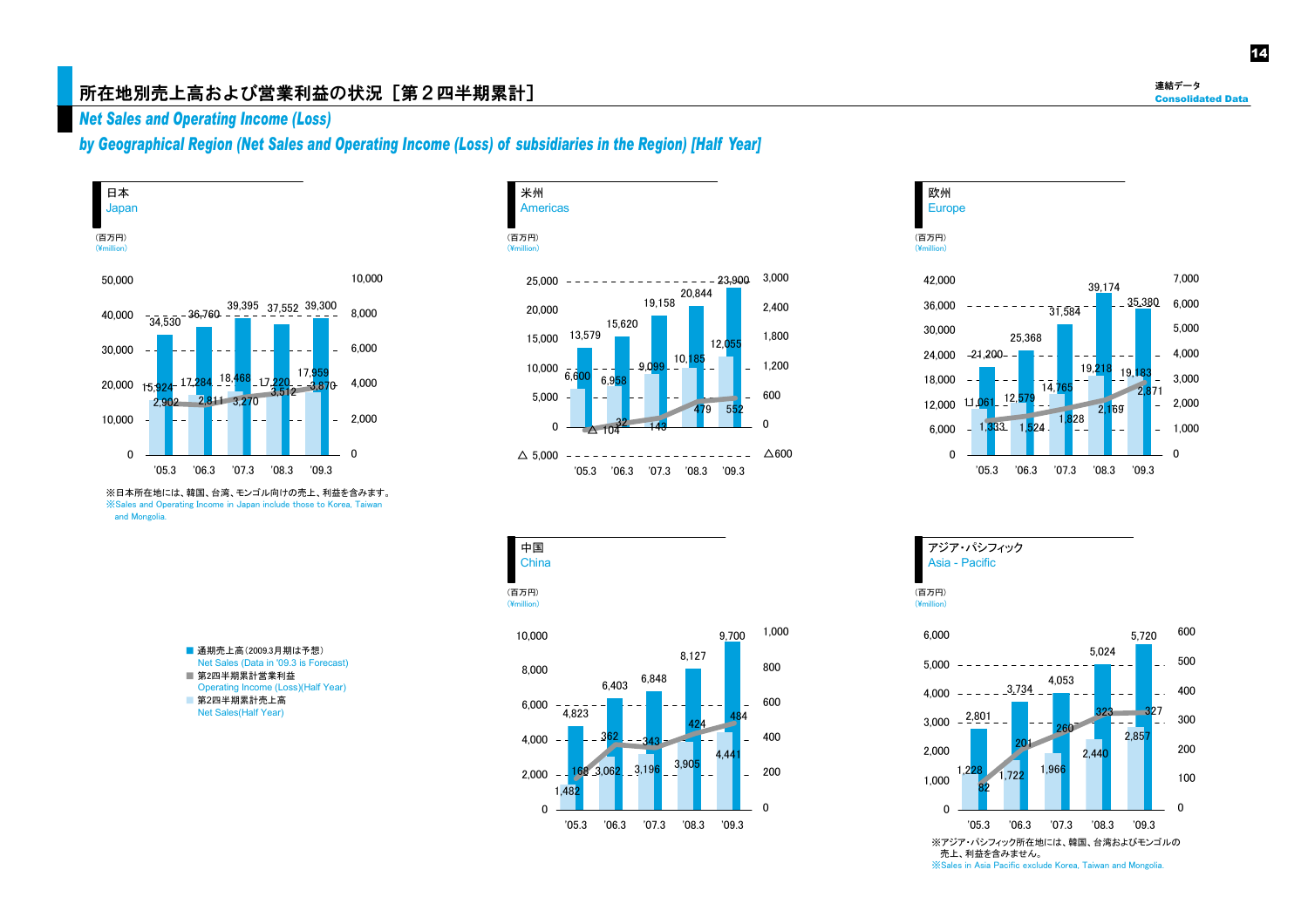#### 連結データConsolidated Data

(百万円)<br>(¥ million)

|                 |       | 決算期 Fiscal Term           |                   | 2005.3 H.Y.              |           |                    | 2006.3 H.Y. |           |                    | 2007.3 H.Y. |           |                    | 2008.3 H.Y. |           |                    | 2009.3 H.Y. |               | 2009.3 通期予想<br>(Forecast) |
|-----------------|-------|---------------------------|-------------------|--------------------------|-----------|--------------------|-------------|-----------|--------------------|-------------|-----------|--------------------|-------------|-----------|--------------------|-------------|---------------|---------------------------|
|                 |       |                           |                   | Ratio                    | Growth    |                    | Ratio       | Growth    |                    | Ratio       | Growth    |                    | Ratio       | Growth    |                    | Ratio       | <b>Growth</b> |                           |
| 地域 Region       |       |                           |                   | $($ % $)$                | $($ % $)$ |                    | $($ % $)$   | $($ % $)$ |                    | $($ % $)$   | $($ % $)$ |                    | $($ % $)$   | $($ % $)$ |                    | $($ % $)$   | $($ % $)$     |                           |
|                 | 外部売上高 | <b>Sales to Customers</b> | 15,924            | 62.4                     |           | 17,284             | 61.8        | 108.5     | 18,468             | 60.8        | 106.9     | 17,220             | 55.6        | 93.2      | 17,959             | 51.8        | 104.3         | 39,300                    |
|                 | 内部売上高 | Intra-area Transfer       | 9.604             | 37.6                     |           | 10,680             | 38.2        | 111.2     | 11.883             | 39.2        | 111.3     | 13,737             | 44.4        | 115.6     | 16.739             | 48.2        | 121.9         | 32,430                    |
| 日本              | 売上高 計 | <b>Total Sales</b>        | 25,528            | 100.0                    |           | 27,964             | 100.0       | 109.5     | 30,351             | 100.0       | 108.5     | 30,957             | 100.0       | 102.0     | 34,699             | 100.0       | 112.1         | 71,730                    |
| Japan           | 営業費用  | <b>Operating Expenses</b> | 22,625            | 88.6                     |           | 25,152             | 89.9        | 111.2     | 27,081             | 89.2        | 107.7     | 27,445             | 88.7        | 101.3     | 30.828             | 88.8        | 112.3         | 66,050                    |
|                 | 営業利益  | <b>Operating Income</b>   | 2.902             | 11.4                     |           | 2,811              | 10.1        | 96.9      | 3,270              | 10.8        | 116.3     | 3,512              | 11.3        | 107.4     | 3.870              | 11.2        | 110.2         | 5,680                     |
|                 | 外部売上高 | <b>Sales to Customers</b> | 6,600             | 99.2                     |           | 6,958              | 98.3        | 105.4     | 9,099              | 99.7        | 130.8     | 10,185             | 99.9        | 111.9     | 12,055             | 100.0       | 118.4         | 23,900                    |
|                 | 内部売上高 | Intra-area Transfer       | 51                | 0.8                      |           | 119                | 1.7         | 233.3     | 23                 | 0.3         | 19.3      | 10                 | 0.1         | 43.5      | $\mathbf{0}$       |             |               |                           |
| 米州              | 売上高 計 | <b>Total Sales</b>        | 6,652             | 100.0                    |           | 7,078              | 100.0       | 106.4     | 9,123              | 100.0       | 128.9     | 10.196             | 100.0       | 111.8     | 12,056             | 100.0       | 118.2         | 23,900                    |
| <b>Americas</b> | 営業費用  | <b>Operating Expenses</b> | 6,756             | 101.6                    |           | 7,045              | 99.5        | 104.3     | 8,979              | 98.4        | 127.4     | 9,717              | 95.3        | 108.2     | 11,503             | 95.4        | 118.4         | 22,350                    |
|                 | 営業利益  | <b>Operating Income</b>   | $\triangle$ 104   |                          |           | 32                 | 0.5         |           | 143                | 1.6         | 446.9     | 479                | 4.7         | 335.0     | 552                | 4.6         | 115.2         | 1,550                     |
|                 | 外部売上高 | <b>Sales to Customers</b> | 11,061            | 98.8                     |           | 12,579             | 98.8        | 113.7     | 14,765             | 98.6        | 117.4     | 19,218             | 98.8        | 130.2     | 19,183             | 98.4        | 99.8          | 35,380                    |
|                 | 内部売上高 | Intra-area Transfer       | 132               | 1.2                      |           | 156                | 1.2         | 118.2     | 208                | 1.4         | 133.3     | 224                | 1.2         | 107.7     | 320                | 1.6         | 142.9         | 420                       |
| 欧州              | 売上高 計 | <b>Total Sales</b>        | 11,194            | 100.0                    |           | 12,735             | 100.0       | 113.8     | 14,973             | 100.0       | 117.6     | 19,442             | 100.0       | 129.8     | 19,504             | 100.0       | 100.3         | 35,800                    |
| Europe          | 営業費用  | <b>Operating Expenses</b> | 9,860             | 88.1                     |           | 11,210             | 88.0        | 113.7     | 13,145             | 87.8        | 117.3     | 17,272             | 88.8        | 131.4     | 16,632             | 85.3        | 96.3          | 30,500                    |
|                 | 営業利益  | <b>Operating Income</b>   | 1,333             | 11.9                     |           | 1,524              | 12.0        | 114.3     | 1.828              | 12.2        | 119.9     | 2,169              | 11.2        | 118.7     | 2.871              | 14.7        | 132.4         | 5,300                     |
|                 | 外部売上高 | Sales to Customers        | 1,482             | 99.6                     |           | 3,062              | 99.8        | 206.6     | 3,196              | 99.7        | 104.4     | 3,905              | 99.8        | 122.2     | 4,441              | 99.9        | 113.7         | 9,700                     |
|                 | 内部売上高 | Intra-area Transfer       | 6                 | 0.4                      |           | 5                  | 0.2         | 83.3      | <b>g</b>           | 0.3         | 180.0     | 9                  | 0.2         | 100.0     | $\overline{2}$     | 0.0         | 22.2          |                           |
| 中国              | 売上高 計 | <b>Total Sales</b>        | 1,488             | 100.0                    |           | 3,067              | 100.0       | 206.1     | 3,206              | 100.0       | 104.5     | 3,914              | 100.0       | 122.1     | 4.444              | 100.0       | 113.5         | 9,700                     |
| China           | 営業費用  | <b>Operating Expenses</b> | 1.320             | 88.7                     |           | 2,705              | 88.2        | 204.9     | 2,862              | 89.3        | 105.8     | 3,490              | 89.2        | 121.9     | 3.959              | 89.1        | 113.4         | 8,540                     |
|                 | 営業利益  | <b>Operating Income</b>   | 168               | 11.3                     |           | 362                | 11.8        | 215.5     | 343                | 10.7        | 94.8      | 424                | 10.8        | 123.6     | 484                | 10.9        | 114.2         | 1,160                     |
|                 | 外部売上高 | <b>Sales to Customers</b> | 1,228             | 97.5                     |           | 1,722              | 97.5        | 140.2     | 1,966              | 96.8        | 114.2     | 2,440              | 94.5        | 124.1     | 2,857              | 96.7        | 117.1         | 5,720                     |
| アジア・            | 内部売上高 | Intra-area Transfer       | 31                | 2.5                      |           | 43                 | 2.4         | 138.7     | 64                 | 3.2         | 148.8     | 141                | 5.5         | 220.3     | 98                 | 3.3         | 69.5          | 180                       |
| パシフィック          | 売上高 計 | <b>Total Sales</b>        | 1,260             | 100.0                    |           | 1,766              | 100.0       | 140.2     | 2,030              | 100.0       | 114.9     | 2,581              | 100.0       | 127.1     | 2,955              | 100.0       | 114.5         | 5,900                     |
| Asia -          | 営業費用  | <b>Operating Expenses</b> | 1,177             | 93.4                     |           | 1,564              | 88.6        | 132.9     | 1.769              | 87.1        | 113.1     | 2,258              | 87.5        | 127.6     | 2,627              | 88.9        | 116.3         | 5,310                     |
| Pacific         | 営業利益  | <b>Operating Income</b>   | 82                | 6.5                      |           | 201                | 11.4        | 245.1     | 260                | 12.8        | 129.4     | 323                | 12.5        | 124.2     | 327                | 11.1        | 101.2         | 590                       |
|                 | 外部売上高 | <b>Sales to Customers</b> | 36,297            | 78.7                     |           | 41,606             | 79.1        | 114.6     | 47,495             | 79.6        | 114.2     | 52,969             | 78.9        | 111.5     | 56,497             | 76.7        | 106.7         | 114,000                   |
|                 | 内部売上高 | Intra-area Transfer       | 9,827             | 21.3                     |           | 11,005             | 20.9        | 112.0     | 12,189             | 20.4        | 110.8     | 14,123             | 21.1        | 115.9     | 17,162             | 23.3        | 121.5         | 33,030                    |
| 計               | 売上高 計 | <b>Total Sales</b>        | 46.124            | 100.0                    |           | 52,612             | 100.0       | 114.1     | 59.685             | 100.0       | 113.4     | 67,092             | 100.0       | 112.4     | 73,659             | 100.0       | 109.8         | 147,030                   |
| <b>Total</b>    | 営業費用  | <b>Operating Expenses</b> | 41,741            | 90.5                     |           | 47,678             | 90.6        | 114.2     | 53.838             | 90.2        | 112.9     | 60.183             | 89.7        | 111.8     | 65,552             | 89.0        | 108.9         | 132,750                   |
|                 | 営業利益  | <b>Operating Income</b>   | 4,383             | 9.5                      |           | 4.933              | 9.4         | 112.5     | 5,847              | 9.8         | 118.5     | 6,909              | 10.3        | 118.2     | 8,107              | 11.0        | 117.3         | 14,280                    |
|                 | 外部売上高 | <b>Sales to Customers</b> |                   |                          |           |                    |             |           |                    |             |           |                    |             |           |                    |             |               |                           |
| 消去/             | 内部売上高 | Intra-area Transfer       | $\triangle$ 9.827 |                          |           | △ 11.005           |             |           | △ 12.189           |             |           | $\triangle$ 14.123 |             |           | $\Delta$ 17.162    |             |               | $\triangle$ 33,030        |
| 全社              | 売上高 計 | <b>Total Sales</b>        | $\Delta$ 9,827    | $\overline{\phantom{a}}$ |           | $\triangle$ 11,005 |             |           | △ 12,189           |             |           | $\triangle$ 14,123 |             |           | $\triangle$ 17.162 |             |               | $\triangle$ 33,030        |
| Eliminations/   | 営業費用  | <b>Operating Expenses</b> | $\Delta$ 9,756    |                          |           | $\triangle$ 11,043 |             |           | $\triangle$ 12,475 |             |           | $\Delta$ 13,673    |             |           | △ 15.982           |             |               | $\triangle$ 32,750        |
| Corporate       | 営業利益  | <b>Operating Income</b>   | $\triangle$ 70    |                          |           | 37                 |             |           | 285                |             | 770.3     | $\triangle$ 450    |             |           | $\triangle$ 1.179  |             |               | $\triangle$ 280           |
|                 | 外部売上高 | <b>Sales to Customers</b> | 36,297            | 100.0                    |           | 41,606             | 100.0       | 114.6     | 47.495             | 100.0       | 114.2     | 52,969             | 100.0       | 111.5     | 56,497             | 100.0       | 106.7         | 114,000                   |
|                 | 内部売上高 | Intra-area Transfer       |                   |                          |           |                    |             |           |                    |             |           |                    |             |           |                    |             |               |                           |
| 連結              | 売上高 計 | <b>Total Sales</b>        | 36.297            | 100.0                    |           | 41,606             | 100.0       | 114.6     | 47.495             | 100.0       | 114.2     | 52,969             | 100.0       | 111.5     | 56.497             | 100.0       | 106.7         | 114,000                   |
| Consolidated    | 営業費用  | <b>Operating Expenses</b> | 31,984            | 88.1                     |           | 36,635             | 88.1        | 114.5     | 41,362             | 87.1        | 112.9     | 46,510             | 87.8        | 112.4     | 49,569             | 87.7        | 106.6         | 100,000                   |
|                 | 営業利益  | <b>Operating Income</b>   | 4,312             | 11.9                     |           | 4.971              | 11.9        | 115.3     | 6,133              | 12.9        | 123.4     | 6,459              | 12.2        | 105.3     | 6.927              | 12.3        | 107.2         | 14,000                    |

※日本所在地には、韓国、台湾、モンゴル向けの売上、利益を含みます。※Sales and Operating Income in Japan include those to Korea, Taiwan and Mongolia.

※アジア・パシフィック所在地には、韓国、台湾およびモンゴルの売上、利益を含みません。 ※Sales in Asia Pacific exclude Korea, Taiwan and Mongolia.

●通期予想は、2008年10月に公表(修正)したものです。 ●Business forecast was announced(revised) on October 2008.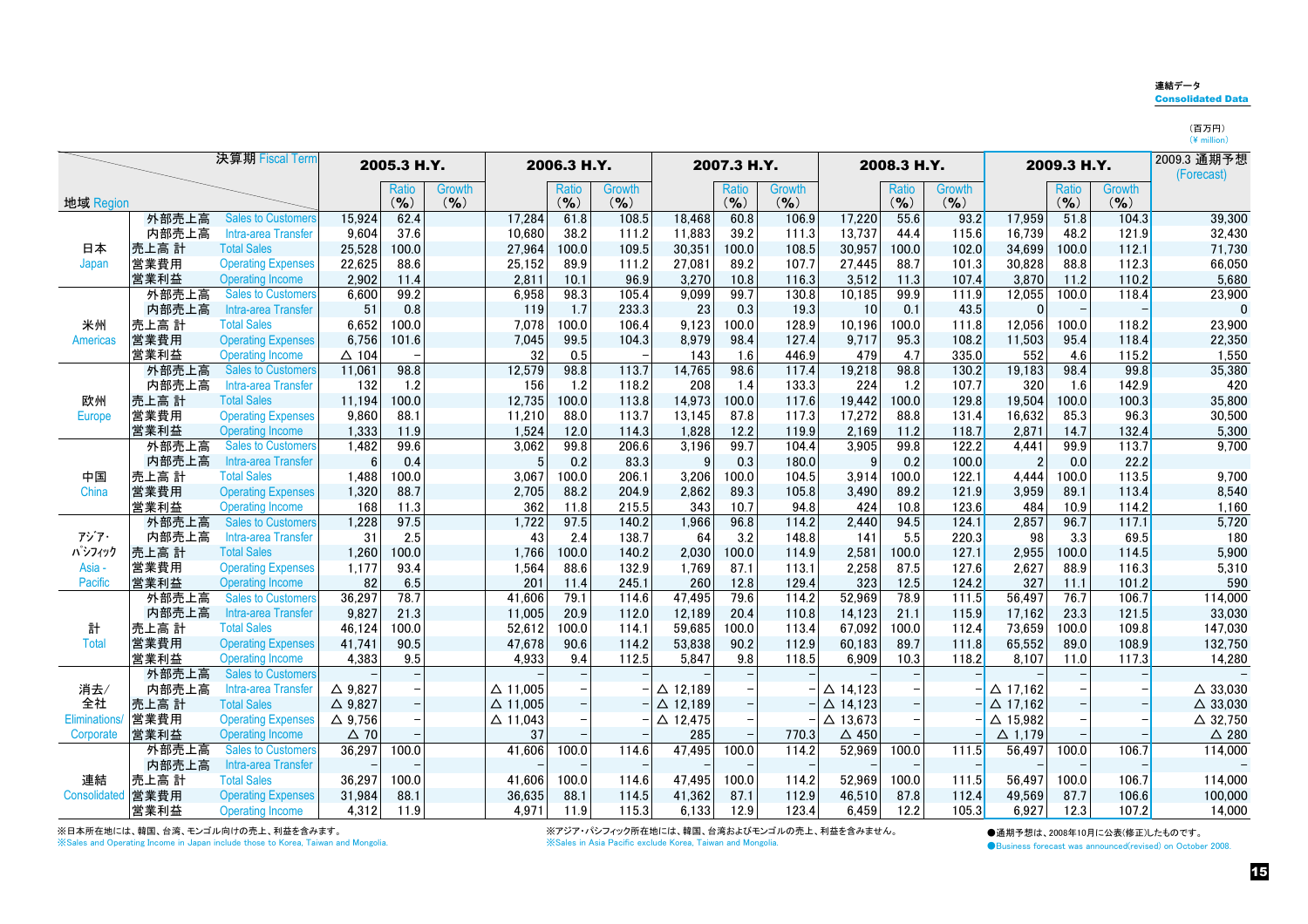## 単独データ

*Non-Consolidated Data*

## 主要単独財務指標 [第2四半期累計]

## *Non-Consolidated Financial Summary [Half Year]*

| 項目 Item       |                                                          |       | 決算期 Fiscal Term | 2005.3 H.Y.             | 2006.3 H.Y.             | 2007.3 H.Y.             | 2008.3 H.Y.             | 2009.3 H.Y. | 2009.3 通期予想<br>(Forecast) |
|---------------|----------------------------------------------------------|-------|-----------------|-------------------------|-------------------------|-------------------------|-------------------------|-------------|---------------------------|
| 売上高           | <b>Net Sales</b>                                         | (百万円) | $(*$ million)   | 25,001                  | 27,005                  | 29,291                  | 30,292                  | 34,056      |                           |
| 営業利益          | <b>Operating Income</b>                                  | (百万円) | $(*$ million)   | 2.417                   | 2.479                   | 2,659                   | 3,492                   | 3,524       |                           |
| 経常利益          | Ordinary Income                                          | (百万円) | $(*$ million)   | 4.147                   | 3.984                   | 4.353                   | 5.598                   | 5.747       |                           |
| 当期純利益         | Net Income                                               | (百万円) | $(4$ million)   | 2,625                   | 2,930                   | 3,071                   | 3,567                   | 3.357       |                           |
| 1株当たり配当金      | <b>Cash Divdends per Share</b>                           | (円)   | $(\c{4})$       | 40.00                   | 36.00                   | 36.00                   | 48.00                   |             |                           |
| <うち1株当たり中間配当> | <interim cash="" dividends="" per="" share=""></interim> |       |                 | $\langle 15.00 \rangle$ | $\langle 20.00 \rangle$ | $\langle 16.00 \rangle$ | $\langle 20.00 \rangle$ |             |                           |
| 1株当たり当期純利益    | Net Income per Share                                     | (円)   | $(\c{4})$       | 105.17                  | 117.42                  | 61.42                   | 69.97                   |             |                           |
| 自己資本当期純利益率    | Return on Equity [ROE]                                   | (96)  |                 |                         |                         |                         |                         |             |                           |
| 売上総利益率        | <b>Gross Profit per Net Sales</b>                        | (96)  |                 | 55.2                    | 55.3                    | 54.9                    | 56.9                    | 56.4        |                           |
| 売上高経常利益率      | <b>Ordinary Income per Net Sales</b>                     | (96)  |                 | 16.6                    | 14.8                    | 14.9                    | 18.5                    | 16.9        |                           |
| 売上高当期純利益率     | Net Income per Net Sales                                 | (9/6) |                 | 10.5                    | 10.8                    | 10.5                    | 11.8                    | 9.9         |                           |

| 項目 Item    |                                     |       | 決算期 Fiscal Term   | 2005.3 H.Y. | 2006.3 H.Y. | 2007.3 H.Y. | 2008.3 H.Y. | 2009.3 H.Y. | 増減<br>(Variance) |
|------------|-------------------------------------|-------|-------------------|-------------|-------------|-------------|-------------|-------------|------------------|
| 資本金        | <b>Capital Stock</b>                | (百万円) | $(*$ million)     | 7,954       | 7,954       | 8,285       | 8,583       | 8,668       | 85               |
| 発行済株式数     | Number of Shares Issued             | (千株)  | (thousand shares) | 25,002.8    | 25,002.8    | 50.398.3    | 51,122.7    | 51.223.9    | 101.2            |
| 純資産 ※      | Net Assets $\mathbb{X}$             | (百万円) | $(*$ million)     | 55,317      | 58.952      | 64.213      | 72.126      | 75,401      | 3,275            |
| 総資産        | <b>Total Assets</b>                 | (百万円) | $(*$ million)     | 74.447      | 76,008      | 84,189      | 92.187      | 101.361     | 9,174            |
| 有利子負債      | <b>Interest-bearing Liabilities</b> | (百万円) | $(*$ million)     | 5.448       | 2,083       | 2,841       | 2,334       | 6.984       | 4,650            |
| 設備投資       | <b>Capital Expenditure</b>          | (百万円) | $(*$ million)     | 769         | 610         | 584         | 1.515       | 5.169       | 3.654            |
| 研究開発費      | R & D Expenditure                   | (百万円) | $(*$ million)     | 3,208       | 3.781       | 4.256       | 4.163       | 4.876       |                  |
| 減価償却費      | Depreciation                        | (百万円) | $(*$ million)     | 886         | 1,053       | 1,082       | 872         | ,261        |                  |
| 自己資本比率 ※   | Equity Ratio X                      | (96)  |                   | 74.3        | 77.6        | 76.3        | 78.2        | <b>74.0</b> | $\triangle$ 4.2  |
| 1株当たり純資産 ※ | Net Assets per Share X              | (H)   | $(\yen)$          | 2,215.48    | 2,361.96    | 1,276.40    | 1,412.29    | 1,466.73    | 54.44            |
| 従業員数       | Number of Employees                 |       |                   | l,135       | 1.212       | ,247        | 1,317       | 1,443       | 126              |

※過年度の数値については、従来の「株主資本」を「純資産」の欄に、「株主資本比率」を「自己資本比率」の欄に、「1株当たり株主資本」を「1株当たり純資産」の欄に記載しております。

With regards to the figures for previous period, the original "Shareholders' Equity" is described in the "Net Assets" column, the original "Shareholders' Equity Ratio" in the "Equity Ratio" column and the original "Shareho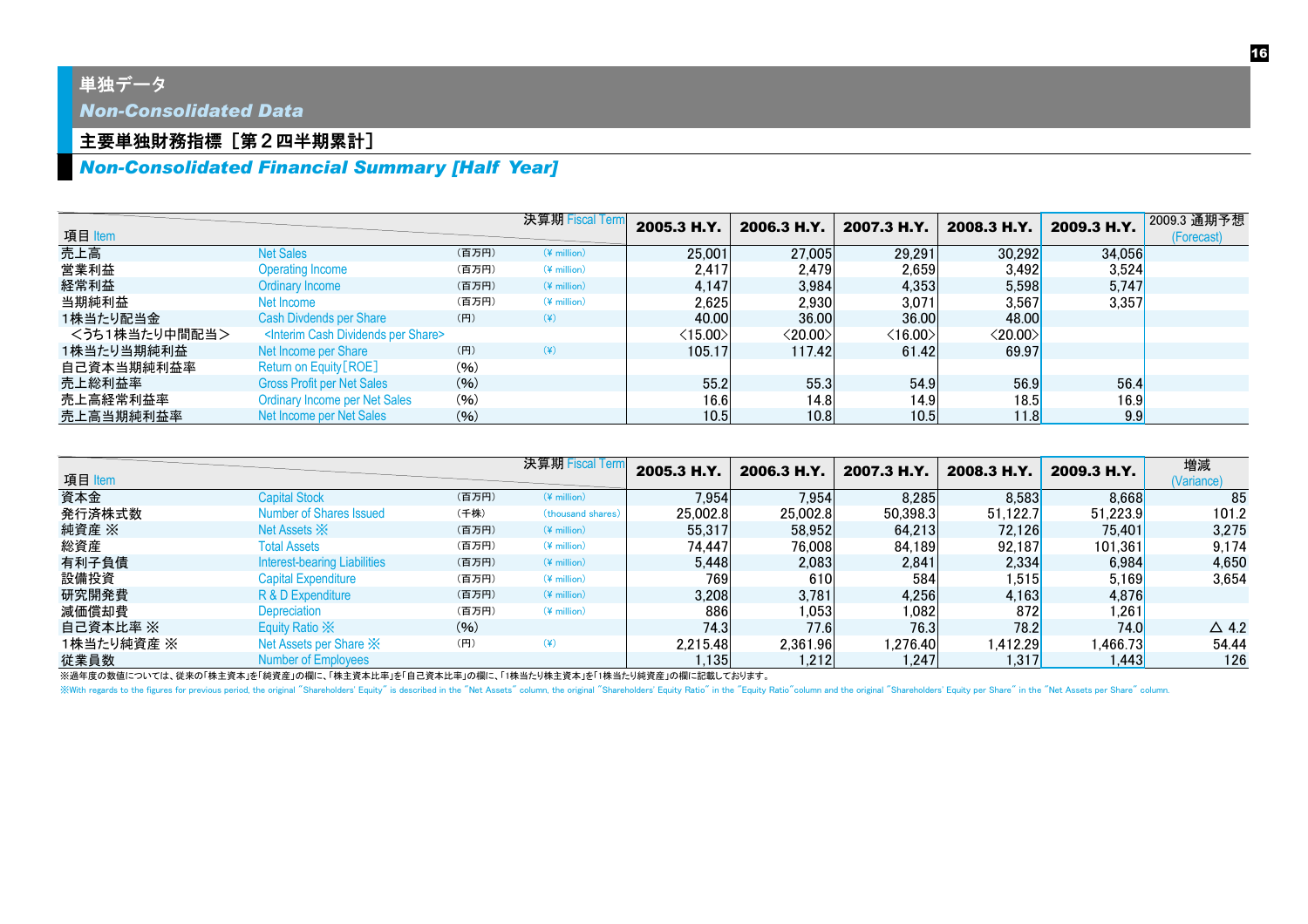## 関連データ

*Associated Data*

## 株式情報

## *Stock Information*

#### シスメックス株式会社の株価推移と出来高

Stock Price Range and Trading Volume of SYSMEX CORPORATION





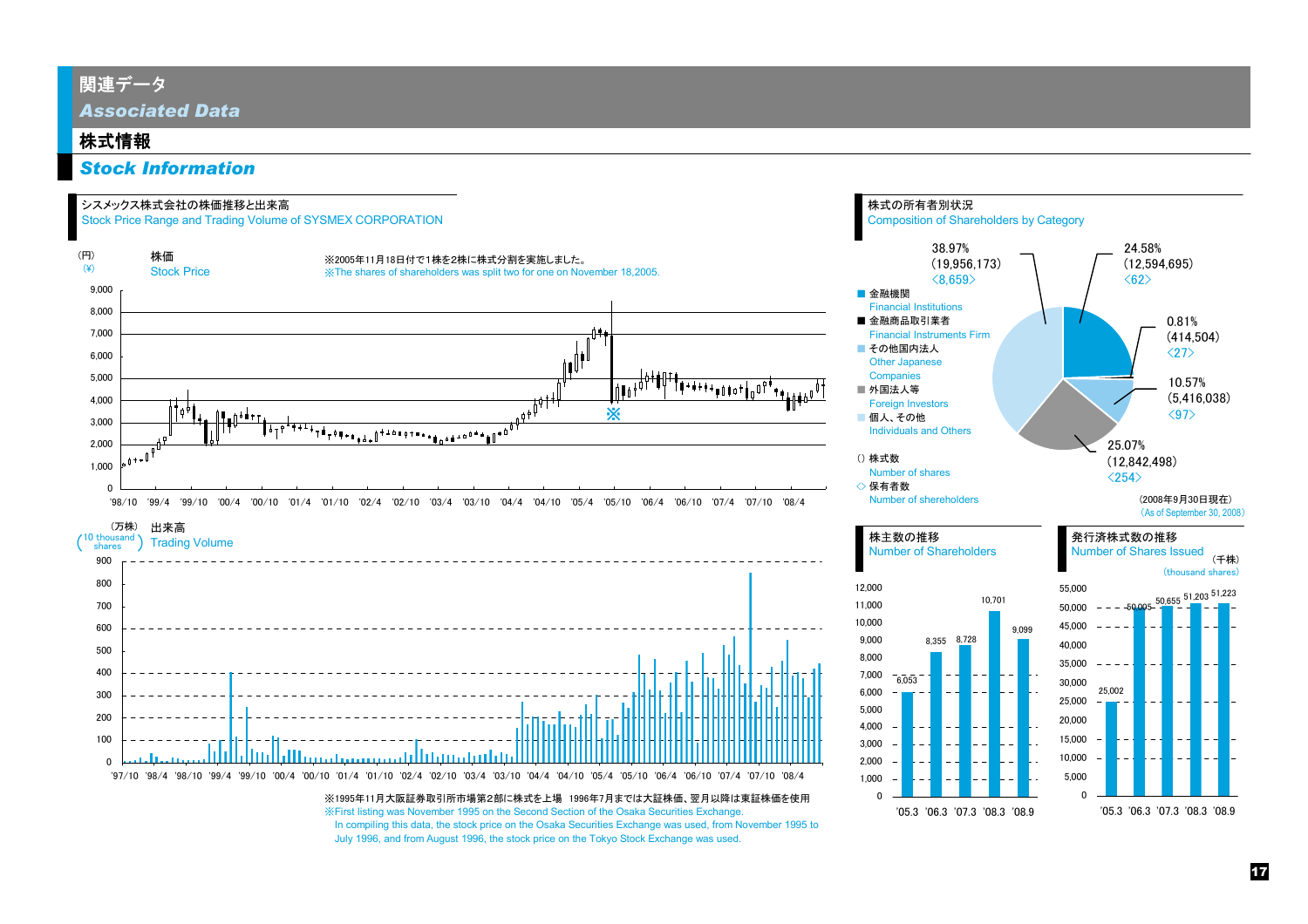#### 1株当たり指標 ※2005年11月18日付で1株を2株に株式分割を実施しました。 *Per Share Data*※The shares of shareholders was split two for one on November 18,2005. (円) (円) 602501株当たり配当金、配当性向(連結) 1株当たり当期純利益 $(\mathbf{\mathsf{Y}})$  $725.06$  $(\angle)$ Net Income per Share 50 $= -$



| <b>Per Share Data</b> |
|-----------------------|
|-----------------------|

| 3月31日に終了する各年度<br><b>Years ended March 31</b> |                                   |       |            |                        | 2004.3   | 2005.3   | 2006.3    | 2007.3                | 2008.3            |
|----------------------------------------------|-----------------------------------|-------|------------|------------------------|----------|----------|-----------|-----------------------|-------------------|
| 1株当たり配当金                                     | <b>Cash Dividends per Share</b>   | (円)   | $(\c{(*)}$ |                        | 30.00    | 40.00    | 36,00     | 36.00                 | 48.00             |
| (うち記念配当)                                     | (Special Dividends)               |       |            |                        |          |          | (2.00)    |                       | (8.00)            |
| 配当性向(連結)                                     | Dividends Ratio (Consolidated)    | (9/6) |            |                        | 22.6     | 17.8     | 17.9      | 20.0                  | 26.8              |
| 1株当たり当期純利益                                   | Net Income per Share              | (円)   | $(\yen)$   | (連結: Consolidated)     | 132.86   | 225.06   | 145.48    | 179.63 <mark>1</mark> | 178.94            |
|                                              |                                   |       |            | (単独: Non-Consolidated) | 136.61   | 168.49   | 115.72    | 143.58                | 109.94            |
| 1株当たり純資産 ※                                   | Net Assets per Share $\mathbb{X}$ | (円)   | $(\c{4})$  | (連結:Consolidated)      | 2.042.67 | 2.244.85 | .251.81   | 1.410.99              | 1.540.95          |
|                                              |                                   |       |            | (単独: Non-Consolidated) | 2.127.51 | 2.270.74 | 1.233.121 | 1.342.51              | l.428.42 <b>l</b> |
| 1株当たりキャッシュ・フロー                               | Cash Flow per Share               | (H)   | $(\c{})$   | (連結:Consolidated)      | 254.47   | 361.65   | 220.30    | 258,00                | 256.48            |
|                                              |                                   |       |            | (単独: Non-Consolidated) | 204.02   | 249.24   | 164.60    | 188.88                | <b>145.22</b>     |

注:キャッシュ・フロー=当期純利益+減価償却費

Note: Cash Flow = Net Income + Depreciation

※過年度の数値については、従来の「1株当たり株主資本」を「1株当たり純資産」の欄に記載しております。

※With regards to the figures for previous period, the original "Shareholders' Equity per Share" is described in the "Net Assets per Share" column.

2006.3:上場10周年記念配当2円

Flow = Net Income + Depreciation 2006.3:Special dividends of \2.00 to mark the 10th anniversary of its IPO.

 2008.3:創立40周年記念配当8円2008.3: Special dividends of ¥8.00 to mark the 40th anniversary of its establishment. 18

関連データAssociated Data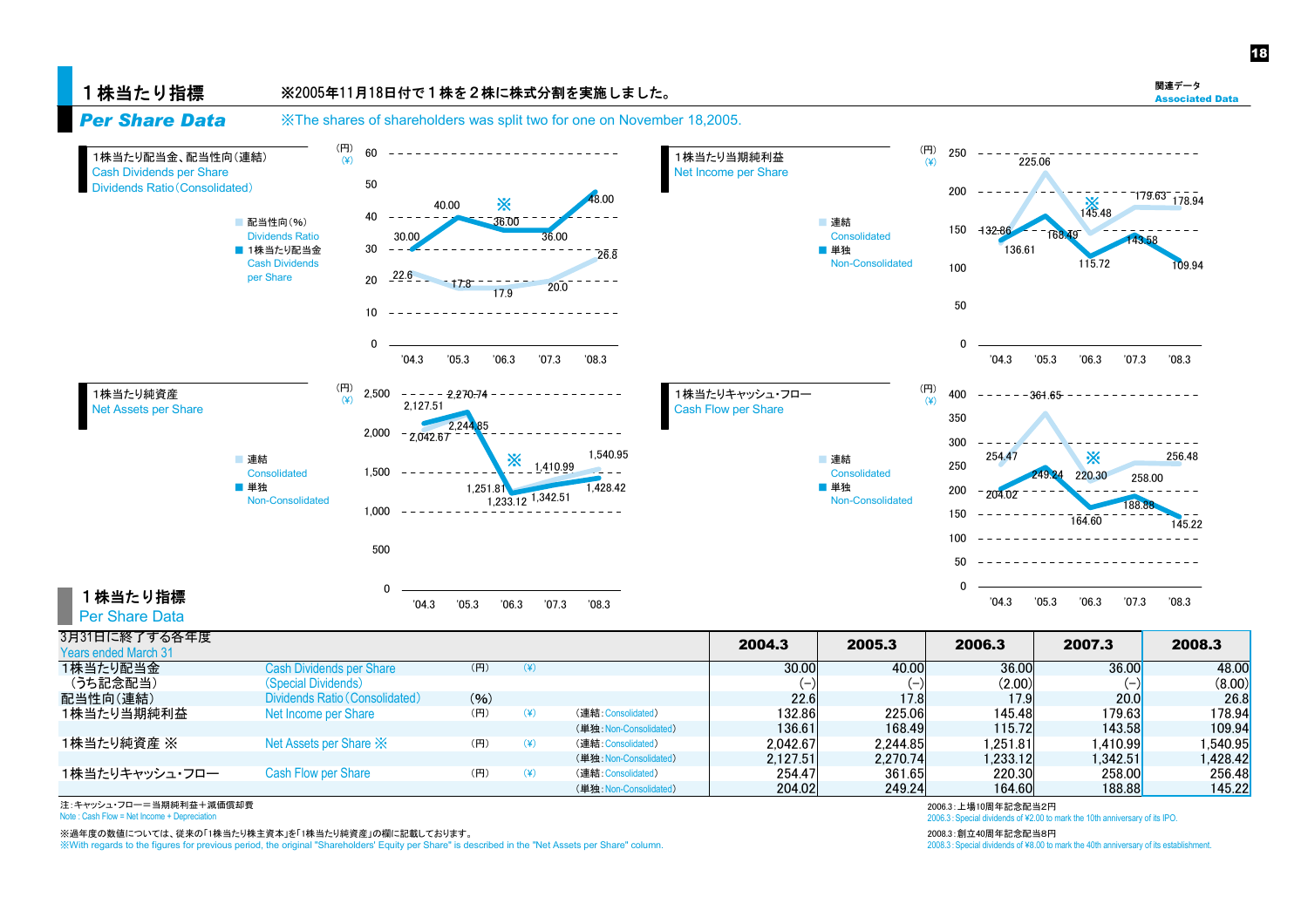#### 関連データAssociated Data



\*各指標は、シスメックス株式会社の各年度3月31日の終値を用いて計算しています。

\*Data was calculated by the closing stock prices of Sysmex Corporation on March 31, each year.

24.51 31.17 22.66 24.79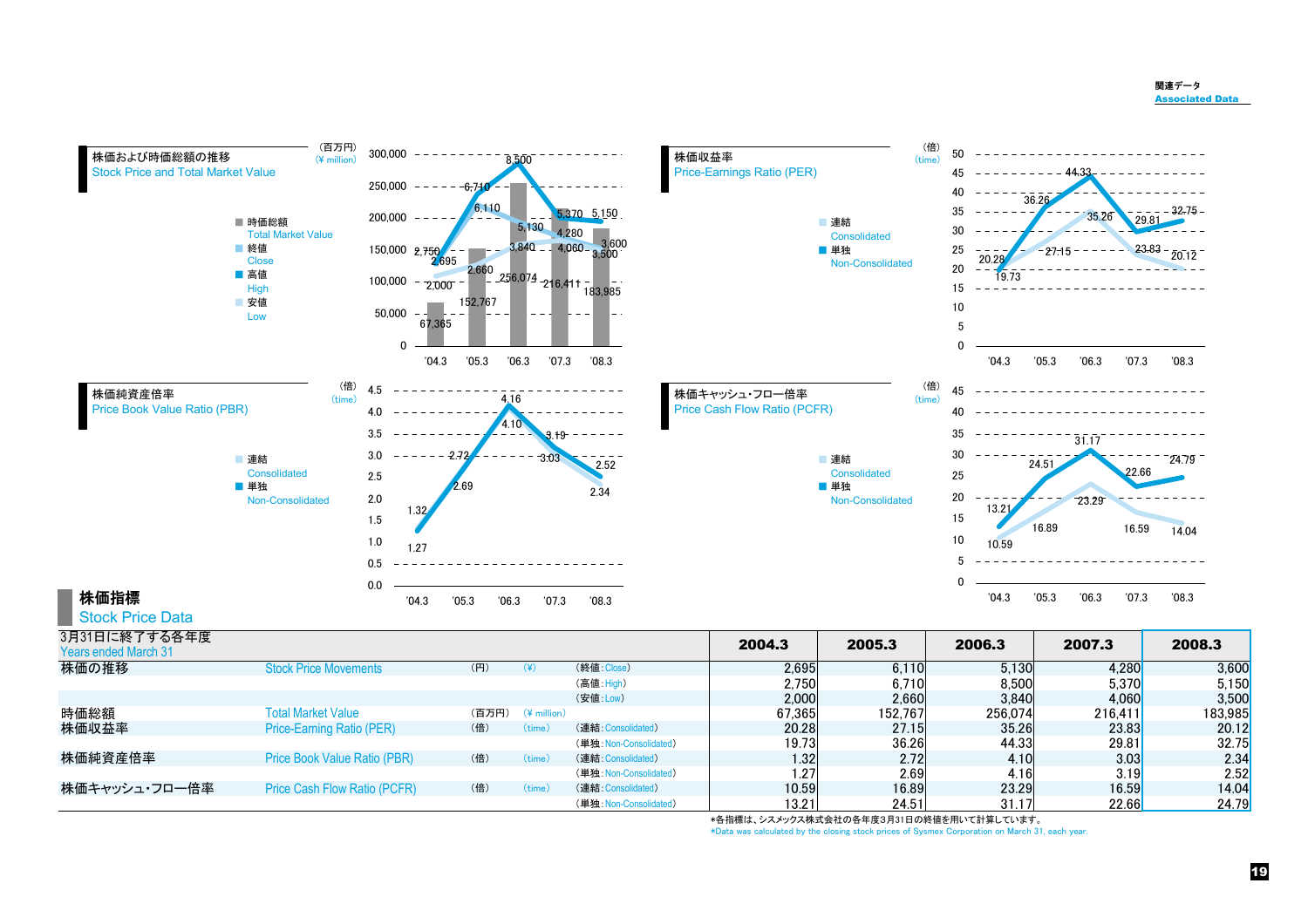## *Corporate Data*

| シスメックス株式会社<br><b>Sysmex Corporation</b>       |                                                                                                                                 |                                        |                                                             |                                                                                                                                                 | 臨床検査機器、検査用試薬、粒子分析機器ならびに関連ソフトウェ                                      |
|-----------------------------------------------|---------------------------------------------------------------------------------------------------------------------------------|----------------------------------------|-------------------------------------------------------------|-------------------------------------------------------------------------------------------------------------------------------------------------|---------------------------------------------------------------------|
| 本社所在地<br><b>Address of Head Office</b>        | 神戸市中央区脇浜海岸通1丁目5番1号<br>1-5-1, Wakinohama-Kaigandori, Chuo-ku, Kobe, Hyogo 651-0073, Japan                                        | 主な事業内容<br><b>Main Line of Business</b> | アなどの開発・製造・販売・輸出入                                            | Development, manufacture, sales, import and export of diagnostics testing<br>instruments and reagents, particle analyzers, and related software |                                                                     |
| 電話番号 Telephone<br>F A X Facsimile             | (078) 265-0500 (代表)<br>$(078)$ 265-0524                                                                                         |                                        |                                                             |                                                                                                                                                 |                                                                     |
| 設立年月日<br>Date of Establishment                | 昭和43年2月20日<br>February 20, 1968                                                                                                 | 主な販売先<br><b>Customers</b>              |                                                             | 国立病院、一般病院、大学、研究所、その他医療機関<br>institutions, universities, and research institutes                                                                 | National and public hospitals, general hospitals, and other medical |
| 資本金<br>Paid-in Capital                        | (千円)<br>8,668,533<br>(¥ thousand)                                                                                               |                                        | 本社                                                          | 東京支社/東京支店                                                                                                                                       | 千葉営業所                                                               |
| 従業員数                                          | 1,443名 (単独/Non-Consolidated)<br>3,524名 (連結/Consolidated)                                                                        |                                        | <b>Head Office</b><br>ソリューションセンター<br><b>Solution Center</b> | <b>Tokyo Office/Tokyo Branch</b><br>名古屋支店<br>Nagoya Office                                                                                      | <b>Chiba Sales Office</b><br>静岡営業所<br><b>Shizuoka Sales Office</b>  |
| <b>Number of Employees</b>                    | ※嘱託及びパートタイマーは含んでおりません。<br><b>X: Non-Including part-time employees</b><br>38.3才<br>従業員平均年齢<br>10.5年                              |                                        | テクノパーク<br><b>Technopark</b>                                 | 大阪支店<br>Osaka Office                                                                                                                            | 金沢営業所<br><b>Kanazawa Sales Office</b>                               |
|                                               | 従業員平均勤続年数                                                                                                                       |                                        | 研究開発センター<br>R & D Center                                    | 広島支店<br><b>Hiroshima Office</b>                                                                                                                 | 京都営業所<br><b>Kyoto Sales Office</b>                                  |
| 発行済株式総数                                       | 千株<br>51, 223<br>(thousand shares)                                                                                              |                                        | 加古川工場<br><b>Kakogawa Factory</b>                            | 福岡支店<br><b>Fukuoka Office</b>                                                                                                                   | 神戸営業所<br><b>Kobe Sales Office</b>                                   |
| <b>Number of Shares Issued</b>                | ※2005年11月18日付で1株を2株に株式分割を実施しました。                                                                                                | 事業所<br><b>Offices</b>                  | 仙台支店<br>Sendai Office                                       | 札幌営業所<br><b>Sapporo Sales Office</b>                                                                                                            | 高松営業所<br><b>Takamatsu Sales Office</b>                              |
| 決算期                                           | XX The shares of shareholders was split two for one on November 18, 2005.<br>3月31日                                              |                                        | 北関東支店<br><b>Kita Kanto Office</b>                           | 盛岡営業所<br>Morioka Sales Office                                                                                                                   | 岡山営業所<br><b>Okayama Sales Office</b>                                |
| <b>Settlement Day</b>                         | March 31                                                                                                                        |                                        |                                                             | 長野営業所<br><b>Nagano Sales Office</b>                                                                                                             | 鹿児島営業所<br>Kagoshima Sales Office                                    |
| 上場市場<br><b>Stock Listings</b>                 | 東京証券取引所 市場第一部<br><b>Tokyo Stock Exchange, First Section</b><br>大阪証券取引所 市場第一部<br><b>Osaka Securities Exchange, First Section</b> |                                        |                                                             | 新潟営業所<br>Niigata Sales Office                                                                                                                   | 首都圏サービスセンター<br><b>Metropolitan Area Service</b><br><b>Center</b>    |
| 証券コードNo.<br><b>Stock Exchange Code Number</b> | 6869                                                                                                                            |                                        |                                                             |                                                                                                                                                 |                                                                     |

(2008年9月30日現在) (As of September 30,2008)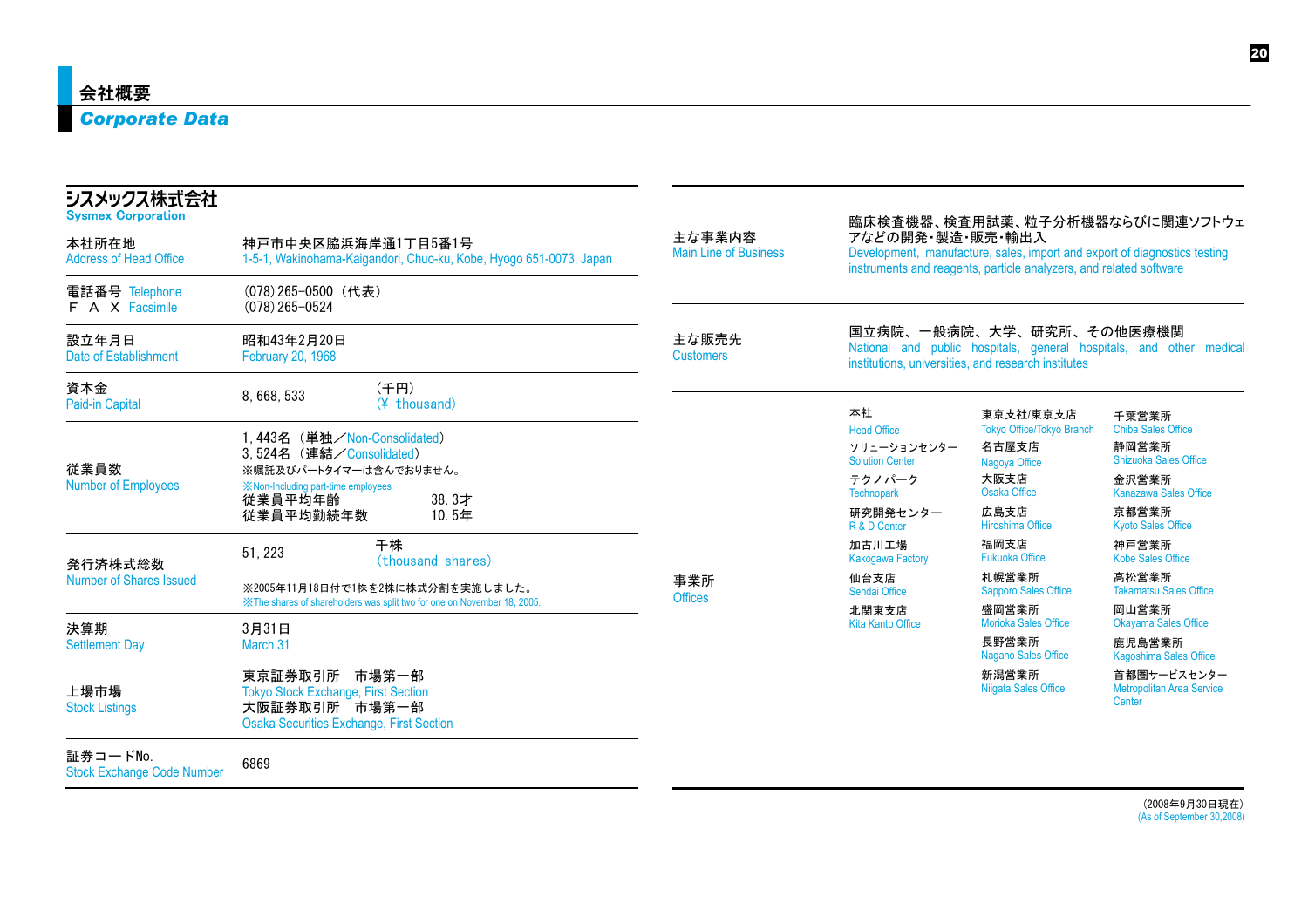## <mark>|連結子会社および関連会社</mark>

|                                             | 会社名                                        |          | 所在地                | グループ出資比率                  |
|---------------------------------------------|--------------------------------------------|----------|--------------------|---------------------------|
|                                             | <b>Corporate Name</b>                      |          | Location           | Equity Qwnership by Group |
| シスメックス国際試薬株式会社                              | SYSMEX INTERNATIONAL REAGENTS CO., LTD.    | 日本       | Japan              | 100                       |
| シスメックスメディカ株式会社                              | <b>SYSMEX MEDICA CO., LTD.</b>             | 日本       | Japan              | 100                       |
| シスメックスTMC株式会社                               | <b>SYSMEX TMC., LTD.</b>                   | 日本       | Japan              | 100                       |
| シスメックス物流株式会社                                | <b>SYSMEX LOGISTICS CO., LTD.</b>          | 日本       | Japan              | 100                       |
| シスメックスRA株式会社                                | <b>SYSMEX RACO., LTD.</b>                  | 日本       | Japan              | 96                        |
| シスメックスCNA株式会社                               | SYSMEX CNA CO., LTD.                       | 日本       | Japan              | 100                       |
| シスメックス·ビオメリュー株式会社*                          | <b>SYSMEX bioMerieux Co., LTD.*</b>        | 日本       | Japan              | 34                        |
| SYSMEX AMERICA, INC.                        |                                            | 米国       | U.S.A.             | 100                       |
| SYSMEX REAGENTS AMERICA, INC.               |                                            | 米国       | U.S.A.             | 100                       |
| SYSMEX DO BRASIL INDUSTRIA E COMERCIO LTDA. |                                            | ブラジル     | <b>Brazil</b>      | 100                       |
| SYSMEX CANADA, INC.                         |                                            | カナダ      | Canada             | 100                       |
| SYSMEX EUROPE GMBH                          |                                            | ドイツ      | Germany            | 100                       |
| SYSMEX DEUTSCHLAND GMBH                     |                                            | ドイツ      | Germany            | 100                       |
| <b>WELLTEC GMBH</b>                         |                                            | ドイツ      | Germany            | 75                        |
| <b>SYSMEX UK LIMITED</b>                    |                                            | 英国       | U.K.               | 100                       |
| SYSMEX LOGISTICS UK LTD.                    |                                            | 英国       | U.K.               | 100                       |
| SYSMEX BELGIUM S.A.                         |                                            | ベルギー     | <b>Belgium</b>     | 100                       |
| SYSMEX FRANCE S.A.S.                        |                                            | フランス     | France             | 100                       |
| SYSMEX BELGIUM IT SLOVAKIA, S.R.O.          |                                            | スロバキア    | Slovakia           | 100                       |
| SYSMEX POLSKA S.P.ZO.O.                     |                                            | ポーランド    | Poland             | 100                       |
| SYSMEX SOUTH AFRICA (PTY) LTD.              |                                            | アフリカ     | Africa             | 100                       |
| SYSMEX DIGITANA AG                          |                                            | スイス      | Switzerland        | 80                        |
| SYSMEX AUSTRIA GMBH                         |                                            | オーストリア   | Austria            | 100                       |
| SYSMEX SLOVAKIA S.R.O.                      |                                            | スロバキア    | <b>Slovakia</b>    | 100                       |
| SYSMEX HUNGARIA KFT.                        |                                            | ハンガリー    | Hungary            | 100                       |
| SYSMEX CESKA REPUBLIKA S.R.O.               |                                            | チェコ      | Czech              | 100                       |
| SYSMEX MIDDLE EAST FZ LLC                   |                                            | アラブ首長国連邦 | <b>UAE</b>         | 100                       |
| 済南希森美康医用電子有限公司                              | JINAN SYSMEX MEDICAL ELECTRONICS CO., LTD. | 中国       | China              | 100                       |
| 希森美康香港有限公司                                  | <b>SYSMEX HONG KONG LIMITED</b>            | 中国       | China              | 100                       |
| 希森美康医用電子(上海)有限公司                            | <b>SYSMEX SHANGHAI LTD.</b>                | 中国       | China              | 100                       |
| 希森美康電脳技術(上海)有限公司                            | <b>SYSMEX INFOSYSTEMS CHINA, LTD.</b>      | 中国       | China              | 100                       |
| 希森美康生物科技(無錫)有限公司                            | <b>SYSMEX WUXI CO., LTD.</b>               | 中国       | China              | 100                       |
| SYSMEX ASIA PACIFIC PTE LTD.                |                                            | シンガポール   | Singapore          | 100                       |
| SYSMEX (MALAYSIA) SDN BHD                   |                                            | マレーシア    | <b>Malaysia</b>    | 100                       |
| SYSMEX INDIA PVT. LTD.                      |                                            | インド      | India              | 75                        |
| SYSMEX (THAILAND) CO., LTD.                 |                                            | タイ       | <b>Thailand</b>    | 100                       |
| SYSMEX SAN TUNG CO., LTD.                   |                                            | 台湾       | <b>Taiwan</b>      | 51                        |
| SYSMEX NEW ZEALAND LIMITED                  |                                            | ニュージーランド | <b>New Zealand</b> | 100                       |
| PT. SYSMEX INDONESIA                        |                                            | インドネシア   | Indonesia          | 100                       |